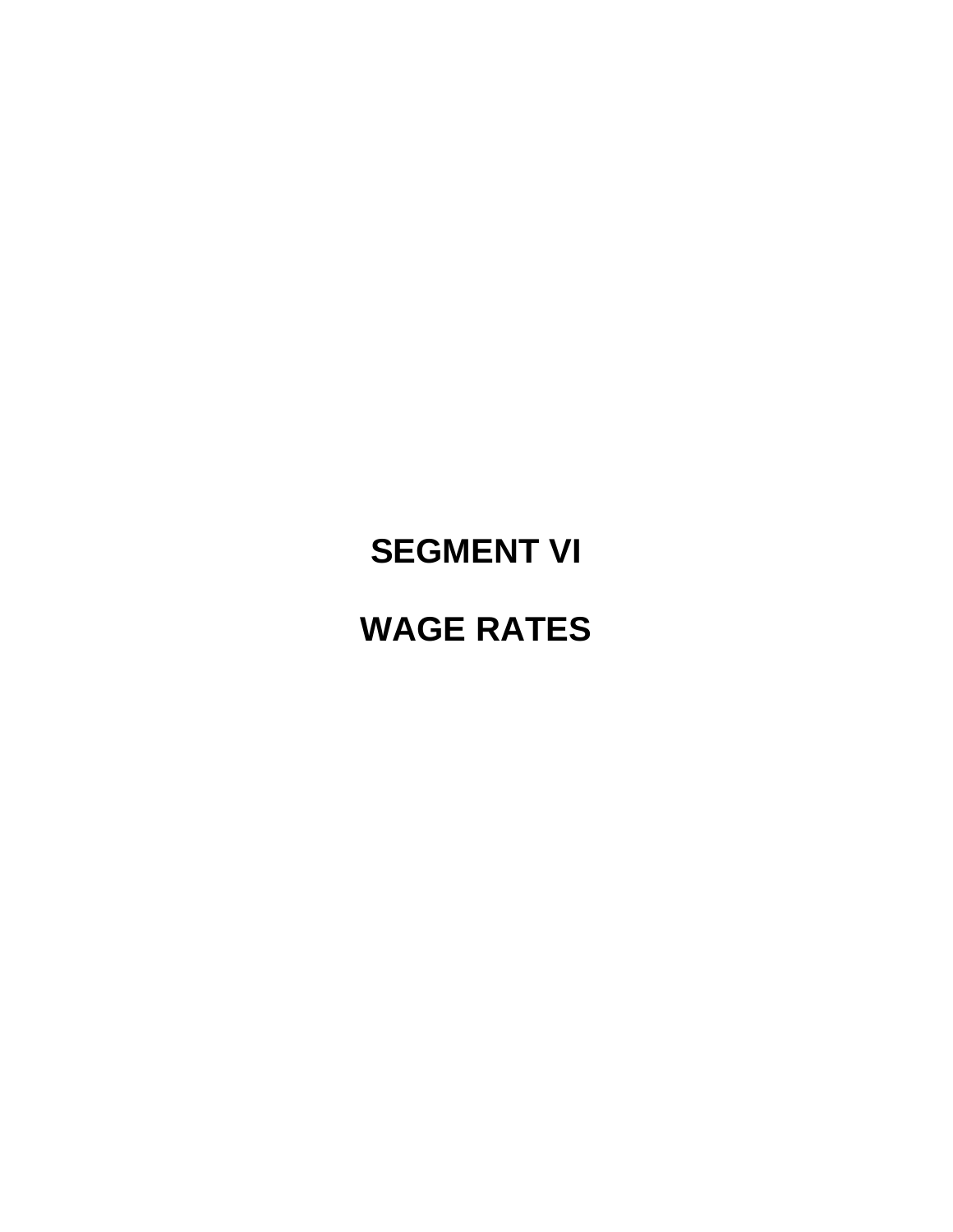General Decision Number: WI170010 04/28/2017 WI10

Superseded General Decision Number: WI20160010

State: Wisconsin

Construction Type: Highway

Counties: Wisconsin Statewide.

HIGHWAY, AIRPORT RUNWAY & TAXIWAY CONSTRUCTION PROJECTS (does not include bridges over navigable waters; tunnels; buildings in highway rest areas; and railroad construction)

Note: Under Executive Order (EO) 13658, an hourly minimum wage of \$10.20 for calendar year 2017 applies to all contracts subject to the Davis-Bacon Act for which the contract is awarded (and any solicitation was issued) on or after January 1, 2015. If this contract is covered by the EO, the contractor must pay all workers in any classification listed on this wage determination at least \$10.20 (or the applicable wage rate listed on this wage determination, if it is higher) for all hours spent performing on the contract in calendar year 2017. The EO minimum wage rate will be adjusted annually. Additional information on contractor requirements and worker protections under the EO is available at www.dol.gov/whd/govcontracts.

| Modification Number | Publication Date |
|---------------------|------------------|
|                     | 01/06/2017       |
|                     | 02/03/2017       |
| 2                   | 02/10/2017       |
| 3                   | 02/24/2017       |
| 4                   | 03/17/2017       |
| 5.                  | 03/31/2017       |
| 6                   | 04/21/2017       |
|                     | 04/28/2017       |

BRWI0001-002 06/01/2016

CRAWFORD, JACKSON, JUNEAU, LA CROSSE, MONROE, TREMPEALEAU, AND VERNON COUNTIES

 Rates Fringes BRICKLAYER.......................\$ 31.84 20.95 ---------------------------------------------------------------- BRWI0002-002 06/01/2016 ASHLAND, BAYFIELD, DOUGLAS, AND IRON COUNTIES Rates Fringes BRICKLAYER..........................\$ 37.04 19.70 ---------------------------------------------------------------- BRWI0002-005 06/01/2016 ADAMS, ASHLAND, BARRON, BROWN, BURNETT, CALUMET, CHIPPEWA,

https://www.wdol.gov/wdol/scafiles/davisbacon/wi10.dvb 4/28/2017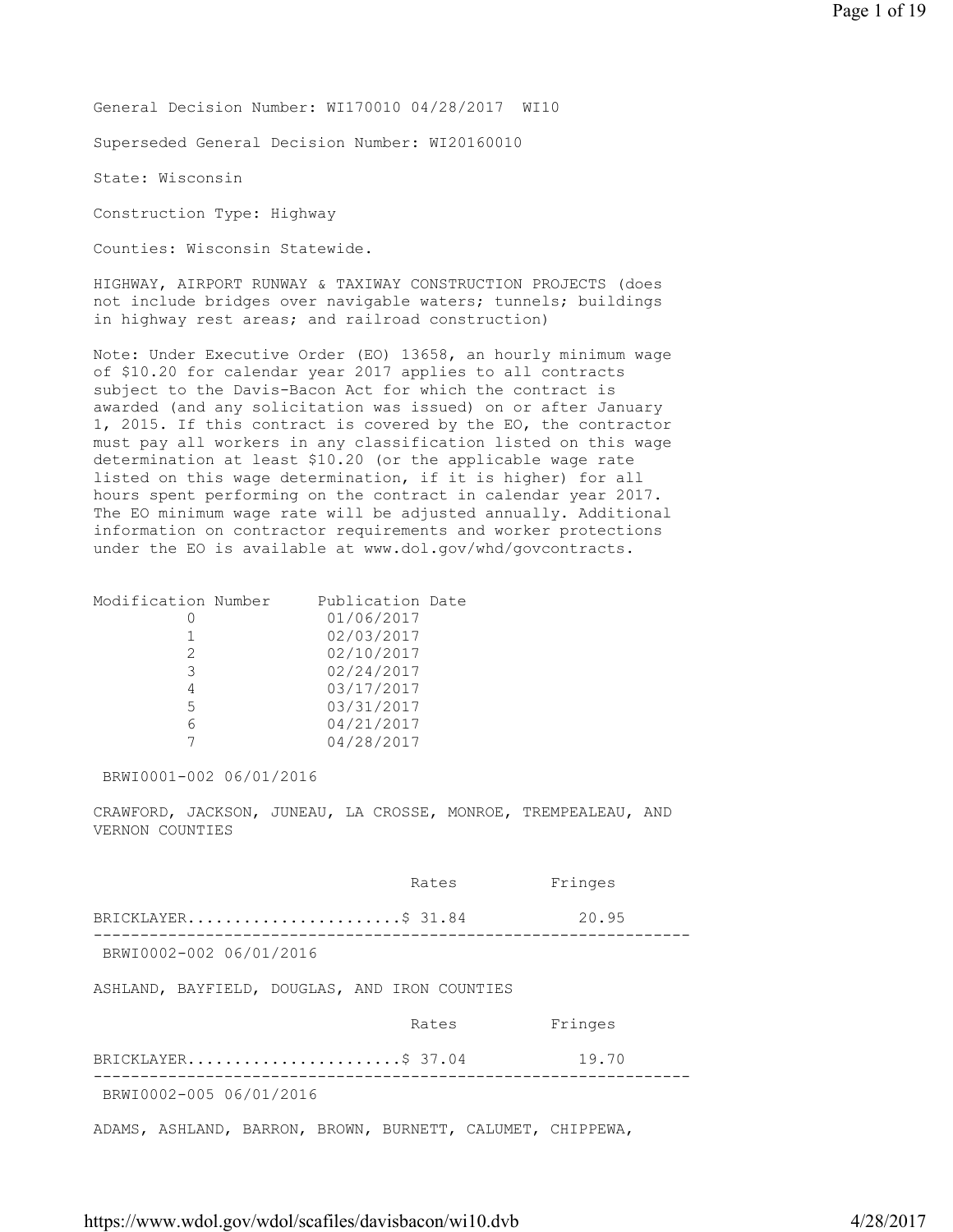CLARK, COLUMBIA, DODGE, DOOR, DUNN, FLORENCE, FOND DU LAC, FOREST, GREEN LAKE, IRON, JEFFERSON, KEWAUNEE, LANGLADE, LINCOLN, MANITOWOC, MARATHON, MARINETTE, MARQUETTE, MENOMINEE, OCONTO, ONEIDA, OUTAGAMIE, POLK, PORTAGE, RUSK, ST CROIX, SAUK, SHAWANO, SHEBOYGAN, TAYLOR, VILAS, WALWORTH, WAUPACA, WAUSHARA, WINNEBAGO, AND WOOD COUNTIES

 Rates Fringes CEMENT MASON/CONCRETE FINISHER...\$ 35.07 20.51 ---------------------------------------------------------------- BRWI0003-002 06/01/2016 BROWN, DOOR, FLORENCE, KEWAUNEE, MARINETTE, AND OCONTO COUNTIES Rates Fringes BRICKLAYER..........................\$ 32.22 20.57 ---------------------------------------------------------------- BRWI0004-002 06/01/2016 KENOSHA, RACINE, AND WALWORTH COUNTIES Rates Fringes BRICKLAYER...........................\$ 36.59 21.49 ---------------------------------------------------------------- BRWI0006-002 06/01/2016 ADAMS, CLARK, FOREST, LANGLADE, LINCOLN, MARATHON, MENOMINEE, ONEIDA, PORTAGE, PRICE, TAYLOR, VILAS AND WOOD COUNTIES Rates Fringes BRICKLAYER..............................\$ 33.04 19.75 ---------------------------------------------------------------- BRWI0007-002 06/01/2016 GREEN, LAFAYETTE, AND ROCK COUNTIES Rates Fringes BRICKLAYER.......................\$ 33.53 20.95 ---------------------------------------------------------------- BRWI0008-002 06/01/2016 MILWAUKEE, OZAUKEE, WASHINGTON, AND WAUKESHA COUNTIES Rates Fringes BRICKLAYER.........................\$ 36.98 20.62 ---------------------------------------------------------------- BRWI0011-002 06/01/2016 CALUMET, FOND DU LAC, MANITOWOC, AND SHEBOYGAN COUNTIES Rates Fringes

https://www.wdol.gov/wdol/scafiles/davisbacon/wi10.dvb 4/28/2017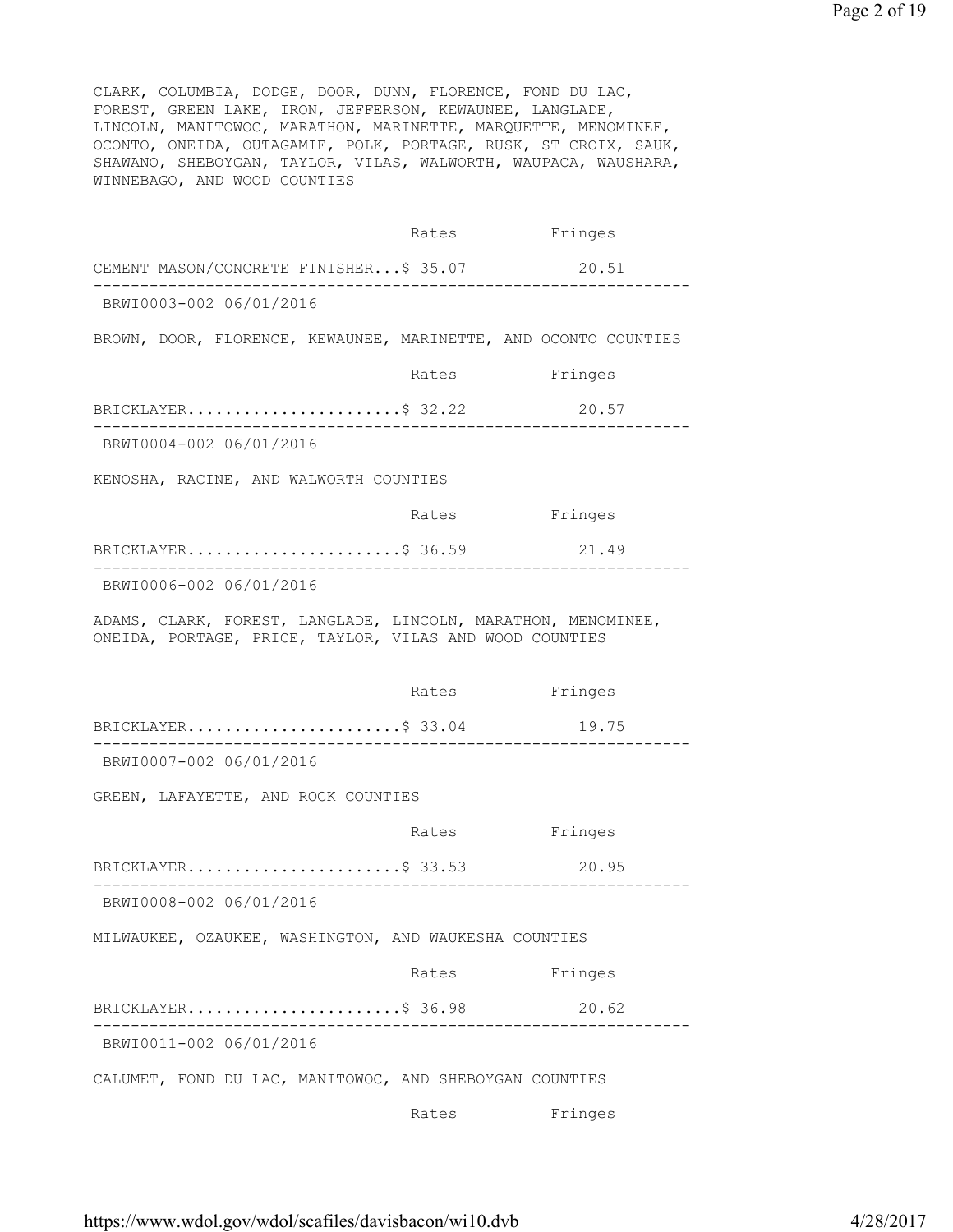BRICKLAYER..........................\$ 32.22 20.57 ---------------------------------------------------------------- BRWI0019-002 06/01/2016 BARRON, BUFFALO, BURNETT, CHIPPEWA, DUNN, EAU CLAIRE, PEPIN, PIERCE, POLK, RUSK, ST. CROIX, SAWYER AND WASHBURN COUNTIES Rates Fringes BRICKLAYER.......................\$ 31.98 20.81 ---------------------------------------------------------------- BRWI0034-002 06/01/2015 COLUMBIA AND SAUK COUNTIES Rates Fringes BRICKLAYER............................\$ 32.86 17.22 ---------------------------------------------------------------- CARP0087-001 05/01/2016 BURNETT (W. of Hwy 48), PIERCE (W. of Hwy 29), POLK (W. of Hwys 35, 48 & 65), AND ST. CROIX (W. of Hwy 65) COUNTIES Rates Fringes

Carpenter & Piledrivermen........\$ 36.85 18.39 ---------------------------------------------------------------- CARP0252-002 06/01/2016

ADAMS, BARRON, BAYFIELD (Eastern 2/3), BROWN, BUFFALO, BURNETT (E. of Hwy 48), CALUMET, CHIPPEWA, CLARK, COLUMBIA, CRAWFORD, DANE, DODGE, DOOR, DUNN, EAU CLAIRE, FLORENCE (except area bordering Michigan State Line), FOND DU LAC, FOREST, GRANT, GREEN, GREEN LAKE, IOWA, IRON, JACKSON, JEFFERSON, JUNEAU, KEWAUNEE, LA CROSSE, LAFAYETTE, LANGLADE, LINCOLN, MANITOWOC, MARATHON, MARINETTE (except N.E. corner), MARQUETTE, MENOMINEE, MONROE, OCONTO, ONEIDA, OUTAGAMIE, PEPIN, PIERCE (E. of Hwys 29 & 65), POLK (E. of Hwys 35, 48 & 65), PORTAGE, PRICE, RICHLAND, ROCK, RUSK, SAUK, SAWYER, SHAWANO, SHEBOYGAN, ST CROIX (E. of Hwy 65), TAYLOR, TREMPEALEAU, VERNON, VILAS, WALWORTH, WASHBURN, WAUPACA, WAUSHARA, WINNEBAGO, AND WOOD COUNTIES

|                                                                            | Rates | Fringes                 |
|----------------------------------------------------------------------------|-------|-------------------------|
| CARPENTER<br>CARPENTER\$ 33.56<br>MILLWRIGHT\$ 35.08<br>PILEDRIVER\$ 34.12 |       | 18.00<br>18.35<br>18.00 |
| CARP0252-010 06/01/2016                                                    |       |                         |
| ASHLAND COUNTY                                                             |       |                         |
|                                                                            | Rates | Fringes                 |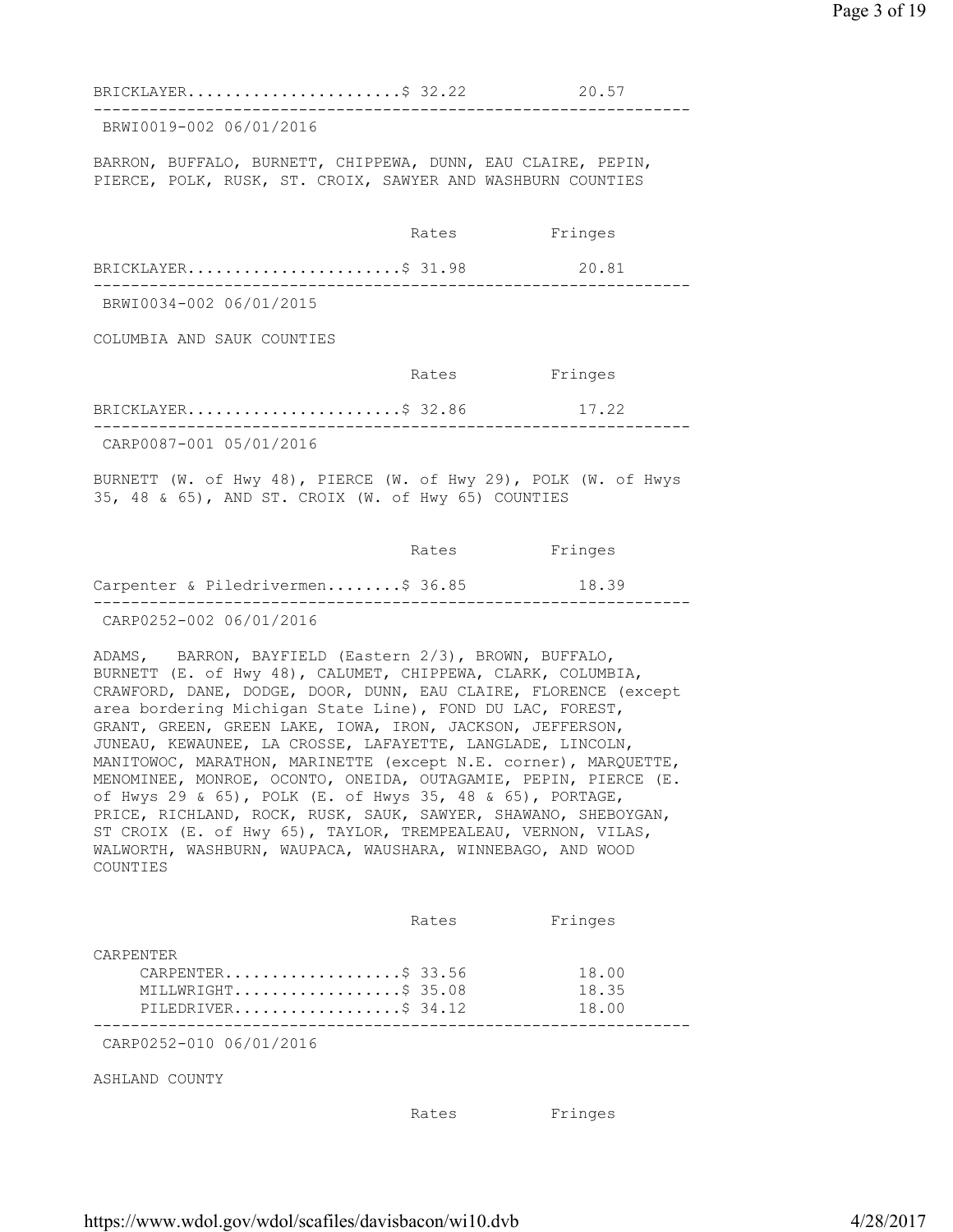| Carpenters                                                                                                                                                                                                                                                                                                                             |               |                  |
|----------------------------------------------------------------------------------------------------------------------------------------------------------------------------------------------------------------------------------------------------------------------------------------------------------------------------------------|---------------|------------------|
| $Carpenter$ \$ 33.56                                                                                                                                                                                                                                                                                                                   |               | 18.00            |
| Millwright\$ 35.08<br>Pile Driver\$ 34.12                                                                                                                                                                                                                                                                                              |               | 18.35<br>18.00   |
| CARP0264-003 06/01/2016                                                                                                                                                                                                                                                                                                                |               |                  |
|                                                                                                                                                                                                                                                                                                                                        |               |                  |
| KENOSHA, MILWAUKEE, OZAUKEE, RACINE, WAUKESHA, AND WASHINGTON<br>COUNTIES                                                                                                                                                                                                                                                              |               |                  |
|                                                                                                                                                                                                                                                                                                                                        | Rates Fringes |                  |
| CARPENTER\$ 35.78 22.11<br>---------------------------                                                                                                                                                                                                                                                                                 |               |                  |
| CARP0361-004 05/01/2016                                                                                                                                                                                                                                                                                                                |               |                  |
| BAYFIELD (West of Hwy 63) AND DOUGLAS COUNTIES                                                                                                                                                                                                                                                                                         |               |                  |
|                                                                                                                                                                                                                                                                                                                                        | Rates Fringes |                  |
| CARPENTER\$ 34.57                                                                                                                                                                                                                                                                                                                      |               | 18.16            |
| ----------------------------<br>CARP2337-001 06/01/2016                                                                                                                                                                                                                                                                                |               |                  |
| ZONE A: MILWAUKEE, OZAUKEE, WAUKESHA AND WASHINGTON                                                                                                                                                                                                                                                                                    |               |                  |
| ZONE B: KENOSHA & RACINE                                                                                                                                                                                                                                                                                                               |               |                  |
|                                                                                                                                                                                                                                                                                                                                        |               |                  |
|                                                                                                                                                                                                                                                                                                                                        | Rates Fringes |                  |
| PILEDRIVERMAN<br>Zone A\$ 31.03 22.69<br>Zone B\$ 31.03                                                                                                                                                                                                                                                                                |               | 22.69            |
| ELEC0014-002 05/30/2016                                                                                                                                                                                                                                                                                                                |               | ---------------- |
| ASHLAND, BARRON, BAYFIELD, BUFFALO, BURNETT, CHIPPEWA, CLARK<br>(except Maryville, Colby, Unity, Sherman, Fremont, Lynn &<br>Sherwood), CRAWFORD, DUNN, EAU CLAIRE, GRANT, IRON, JACKSON, LA<br>CROSSE, MONROE, PEPIN, PIERCE, POLK, PRICE, RICHLAND, RUSK, ST<br>CROIX, SAWYER, TAYLOR, TREMPEALEAU, VERNON, AND WASHBURN<br>COUNTIES |               |                  |
|                                                                                                                                                                                                                                                                                                                                        | Rates         | Fringes          |
| Electricians:\$ 32.00                                                                                                                                                                                                                                                                                                                  |               |                  |
|                                                                                                                                                                                                                                                                                                                                        |               | 19.28            |
| ELEC0014-007 05/30/2016                                                                                                                                                                                                                                                                                                                |               | ---------------- |
| REMAINING COUNTIES                                                                                                                                                                                                                                                                                                                     |               |                  |
|                                                                                                                                                                                                                                                                                                                                        | Rates         | Fringes          |
| Teledata System Installer<br>Installer/Technician\$ 24.35                                                                                                                                                                                                                                                                              |               | 13.15            |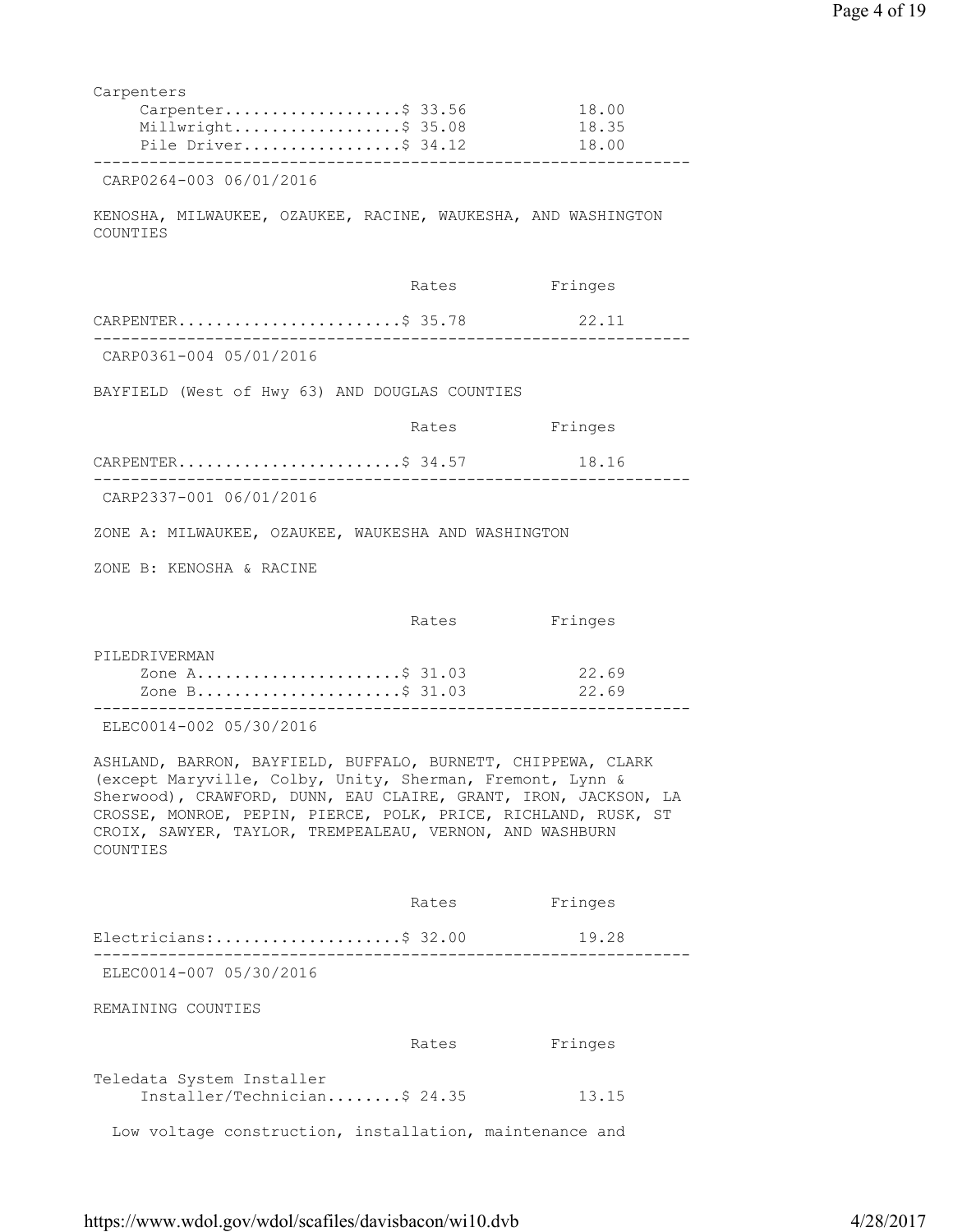removal of teledata facilities (voice, data, and video) including outside plant, telephone and data inside wire, interconnect, terminal equipment, central offices, PABX, fiber optic cable and equipment, micro waves, V-SAT, bypass, CATV, WAN (wide area networks), LAN (local area networks), and ISDN (integrated systems digital network).

----------------------------------------------------------------

ELEC0127-002 06/01/2016

KENOSHA COUNTY

 Rates Fringes Electricians:.......................\$ 37.71 30%+10.02 ---------------------------------------------------------------- ELEC0158-002 05/30/2016

BROWN, DOOR, KEWAUNEE, MANITOWOC (except Schleswig), MARINETTE(Wausuakee and area South thereof), OCONTO, MENOMINEE (East of a ine 6 miles West of the West boundary of Oconto County), SHAWANO (Except Area North of Townships of Aniwa and Hutchins) COUNTIES

 Rates Fringes Electricians:.....................\$ 30.50 29.50% + 9.57 ---------------------------------------------------------------- ELEC0159-003 05/30/2016

COLUMBIA, DANE, DODGE (Area West of Hwy 26, except Chester and Emmet Townships), GREEN, LAKE (except Townships of Berlin, Seneca, and St. Marie), IOWA, MARQUETTE (except Townships of Neshkoka, Crystal Lake, Newton, and Springfield), and SAUK COUNTIES

|                           | Rates | Fringes |
|---------------------------|-------|---------|
| Electricians:\$ 36.50     |       | 20.39   |
| * ELEC0219-004 06/01/2016 |       |         |

FLORENCE COUNTY (Townships of Aurora, Commonwealth, Fern, Florence and Homestead) AND MARINETTE COUNTY (Township of Niagara)

|                            | Rates | Fringes |  |
|----------------------------|-------|---------|--|
| Electricians:              |       |         |  |
| Electrical contracts over  |       |         |  |
| $$180,000$ \$ 32.38        |       | 18.63   |  |
| Electrical contracts under |       |         |  |
| $$180,000$ \$ 30.18        |       | 18.42   |  |
|                            |       |         |  |
| ELEC0242-005 05/29/2016    |       |         |  |

DOUGLAS COUNTY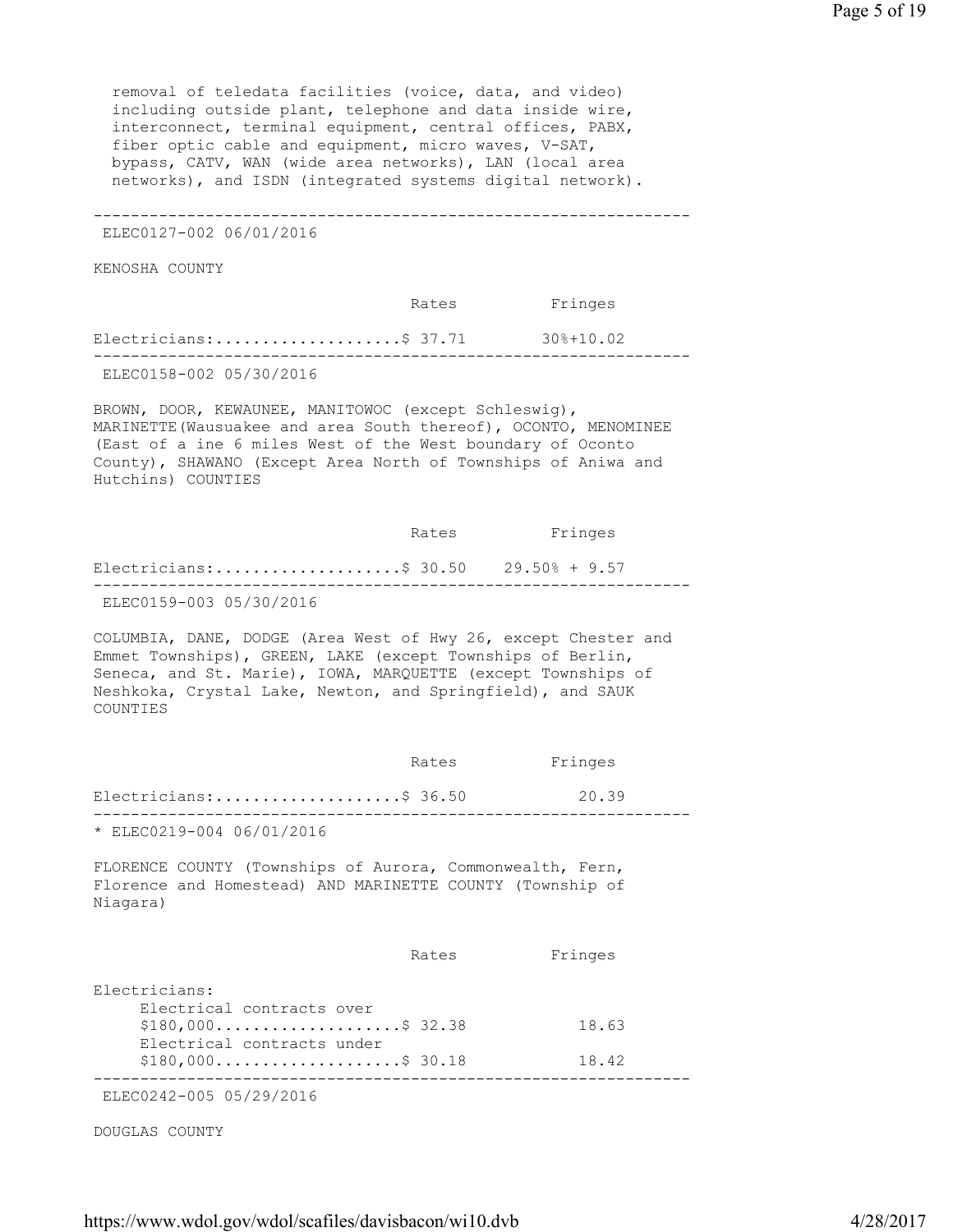|                                                                                                                                                                                                                                                                                                                                                  | Rates         | Fringes        |
|--------------------------------------------------------------------------------------------------------------------------------------------------------------------------------------------------------------------------------------------------------------------------------------------------------------------------------------------------|---------------|----------------|
| Electricians:\$ 34.92<br>___________________                                                                                                                                                                                                                                                                                                     |               | 25.05          |
| ELEC0388-002 05/30/2016                                                                                                                                                                                                                                                                                                                          |               |                |
| ADAMS, CLARK (Colby, Freemont, Lynn, Mayville, Sherman,<br>Sherwood, Unity), FOREST, JUNEAU, LANGLADE, LINCOLN, MARATHON,<br>MARINETTE (Beecher, Dunbar, Goodman & Pembine), MENOMINEE (Area<br>West of a line 6 miles West of the West boundary of Oconto<br>County), ONEIDA, PORTAGE, SHAWANO (Aniwa and Hutchins), VILAS<br>AND WOOD COUNTIES |               |                |
|                                                                                                                                                                                                                                                                                                                                                  | Rates         | Fringes        |
| Electricians:\$ 30.69 26.00% +10.05                                                                                                                                                                                                                                                                                                              |               |                |
| ELEC0430-002 06/01/2016                                                                                                                                                                                                                                                                                                                          |               |                |
| RACINE COUNTY (Except Burlington Township)                                                                                                                                                                                                                                                                                                       |               |                |
|                                                                                                                                                                                                                                                                                                                                                  | Rates Fringes |                |
| Electricians:\$ 36.07                                                                                                                                                                                                                                                                                                                            |               | 21.84          |
| ELEC0494-005 06/01/2016                                                                                                                                                                                                                                                                                                                          |               |                |
| MILWAUKEE, OZAUKEE, WASHINGTON, AND WAUKESHA COUNTIES                                                                                                                                                                                                                                                                                            |               |                |
|                                                                                                                                                                                                                                                                                                                                                  | Rates Fringes |                |
| Electricians:\$ 36.01                                                                                                                                                                                                                                                                                                                            |               | 24.00          |
| ELEC0494-006 06/01/2014                                                                                                                                                                                                                                                                                                                          |               |                |
| CALUMET (Township of New Holstein), DODGE (East of Hwy 26<br>including Chester Township), FOND DU LAC, MANITOWOC<br>(Schleswig), and SHEBOYGAN COUNTIES                                                                                                                                                                                          |               |                |
|                                                                                                                                                                                                                                                                                                                                                  | Rates         | Fringes        |
| Electricians:\$ 29.64                                                                                                                                                                                                                                                                                                                            |               | 20.54          |
| ELEC0494-013 06/01/2015                                                                                                                                                                                                                                                                                                                          |               |                |
| DODGE (East of Hwy 26 including Chester Twp, excluding Emmet<br>Twp), FOND DU LAC (Except Waupuin), MILWAUKEE, OZAUKEE,<br>MANITOWOC (Schleswig), WASHINGTON, AND WAUKESHA COUNTIES                                                                                                                                                              |               |                |
|                                                                                                                                                                                                                                                                                                                                                  | Rates         | Fringes        |
| Sound & Communications<br>Installer\$ 16.47<br>Technician\$ 26.00                                                                                                                                                                                                                                                                                |               | 14.84<br>17.70 |

Installation, testing, maintenance, operation and servicing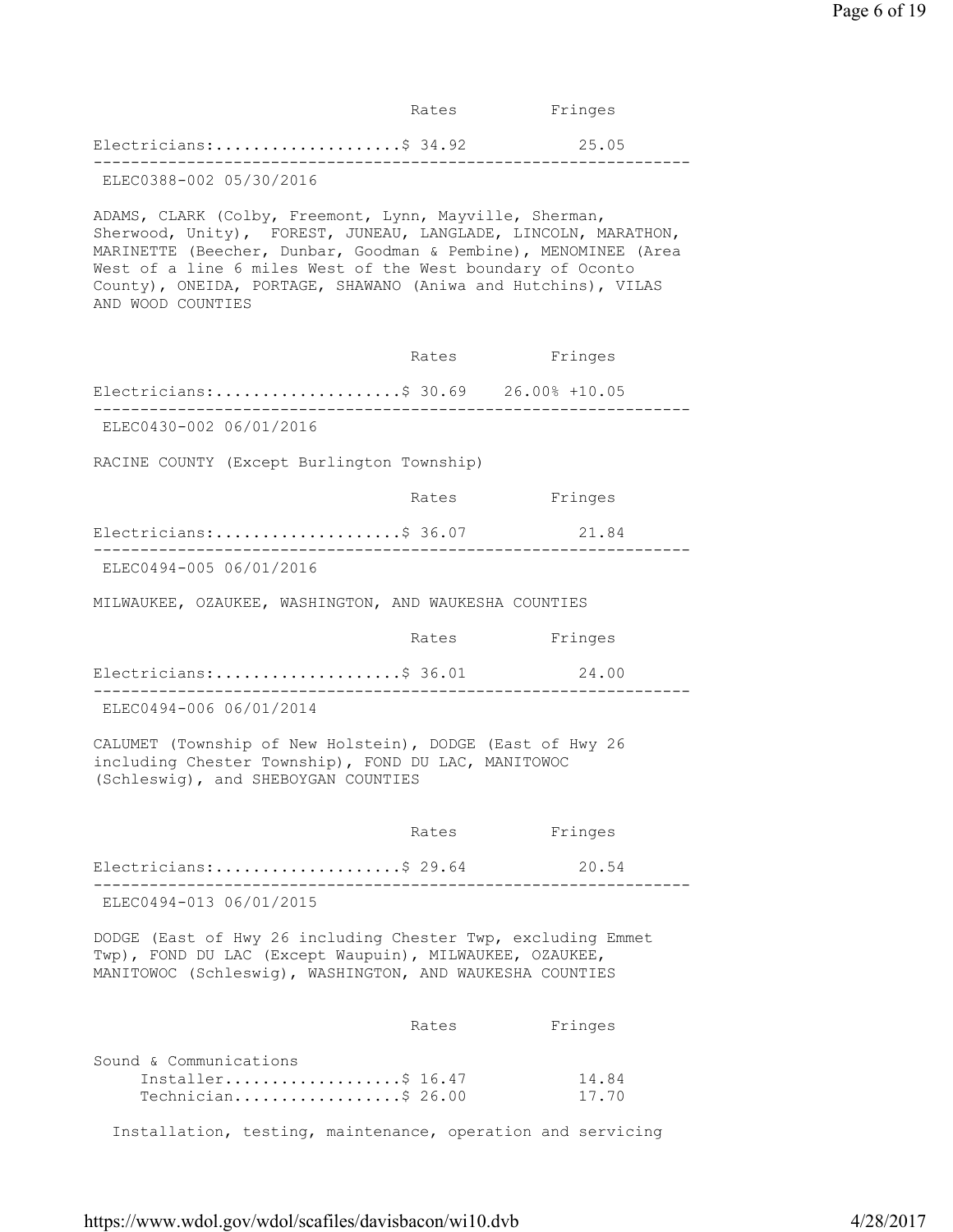of all sound, intercom, telephone interconnect, closed circuit TV systems, radio systems, background music systems, language laboratories, electronic carillion, antenna distribution systems, clock and program systems and low-voltage systems such as visual nurse call, audio/visual nurse call systems, doctors entrance register systems. Includes all wire and cable carrying audio, visual, data, light and radio frequency signals. Includes the installation of conduit, wiremold, or raceways in existing structures that have been occupied for six months or more where required for the protection of the wire or cable, but does not mean a complete conduit or raceway system. work covered does not include the installation of conduit, wiremold or any raceways in any new construction, or the installation of power supply outlets by means of which external electric power is supplied to any of the foregoing equipment or products

## ELEC0577-003 05/30/2016

CALUMET (except Township of New Holstein), GREEN LAKE (N. part including Townships of Berlin, St Marie, and Seneca), MARQUETTE (N. part including Townships of Crystal Lake, Neshkoro, Newton, and Springfield), OUTAGAMIE, WAUPACA, WAUSHARA, AND WINNEBAGO COUNTIES

----------------------------------------------------------------

|                         | Rates | Fringes |  |
|-------------------------|-------|---------|--|
| Electricians:\$ 30.68   |       | 17.28   |  |
| ELEC0890-003 06/01/2016 |       |         |  |

DODGE (Emmet Township only), GREEN, JEFFERSON, LAFAYETTE, RACINE (Burlington Township), ROCK AND WALWORTH COUNTIES

|                                                                                                                                                                                                                                                               | Rates | Fringes                                                                            |
|---------------------------------------------------------------------------------------------------------------------------------------------------------------------------------------------------------------------------------------------------------------|-------|------------------------------------------------------------------------------------|
| Electricians:\$ 32.45    26.10% + \$10.56                                                                                                                                                                                                                     |       |                                                                                    |
| ELEC0953-001 07/01/2015                                                                                                                                                                                                                                       |       |                                                                                    |
|                                                                                                                                                                                                                                                               | Rates | Fringes                                                                            |
| Line Construction:<br>(1) Lineman\$ 42.14<br>(2) Heavy Equipment<br>Operator\$ $40.03$<br>$(3)$ Equipment Operator\$ 33.71<br>(4) Heavy Groundman Driver\$ 26.78<br>(5) Light Groundman Driver\$ 24.86<br>$(6)$ Groundsman\$ 23.18<br>ENGI0139-005 06/01/2016 |       | $32\% + 5.00$<br>$32\% + 5.00$<br>$32\% + 5.00$<br>14.11<br>13.45<br>$32\% + 5.00$ |
|                                                                                                                                                                                                                                                               | Rates | Fringes                                                                            |

Power Equipment Operator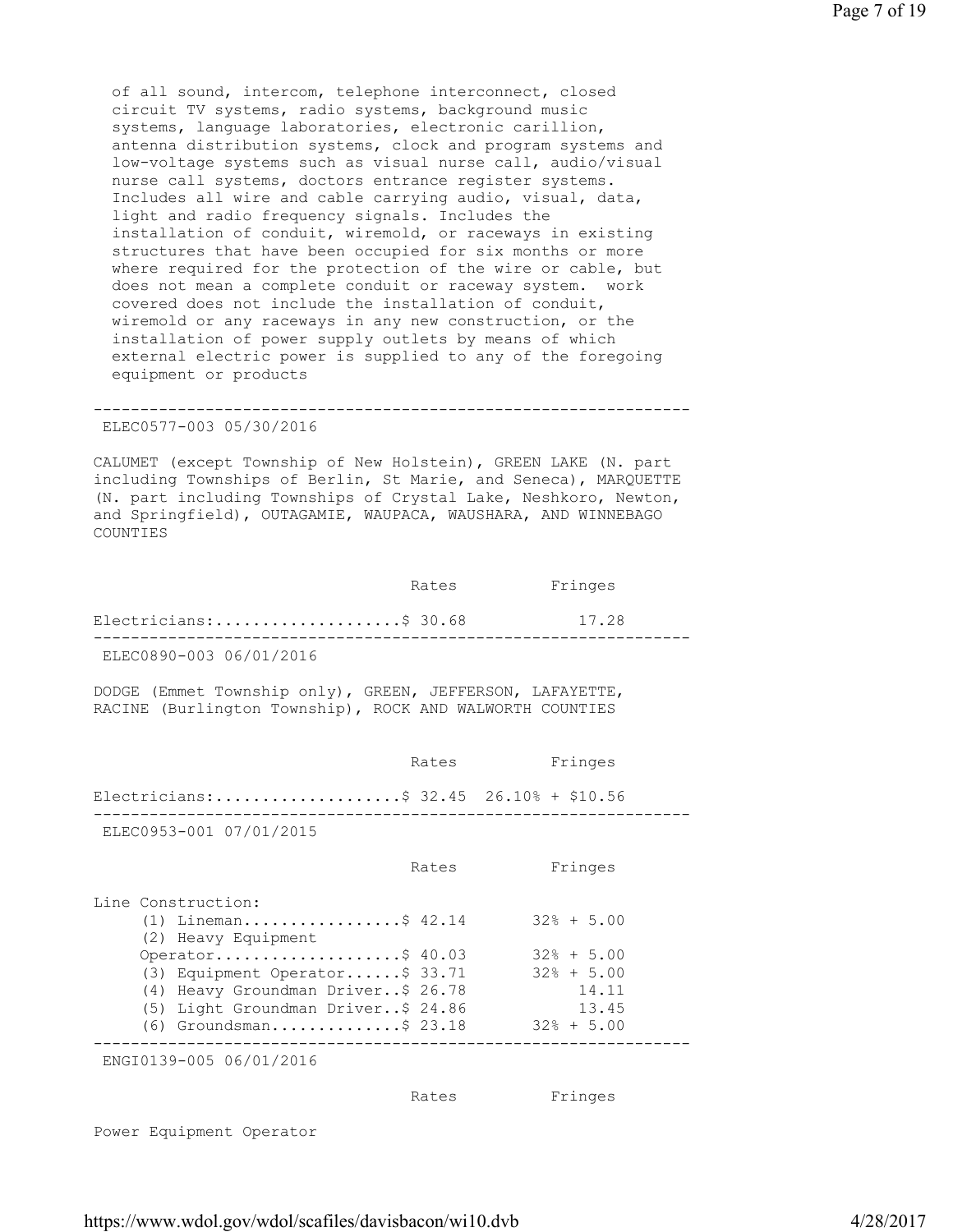| Page 8 of 19 |  |  |  |
|--------------|--|--|--|
|--------------|--|--|--|

| Group $1, \ldots, \ldots, \ldots, \ldots, \$ 39.27                 | 21.80 |
|--------------------------------------------------------------------|-------|
| Group $2 \ldots \ldots \ldots \ldots \ldots \ldots$ . \$ 38.77     | 21.80 |
| Group $3 \ldots \ldots \ldots \ldots \ldots \ldots$ . \$ 38.27     | 21.80 |
| Group $4 \ldots \ldots \ldots \ldots \ldots \ldots$ . \$ 38.01     | 21.80 |
| Group $5 \ldots \ldots \ldots \ldots \ldots \ldots \text{.} 37.72$ | 21.80 |
| Group $6 \ldots \ldots \ldots \ldots \ldots \ldots$ . \$ 31.82     | 21.80 |

HAZARDOUS WASTE PREMIUMS: EPA Level "A" protection - \$3.00 per hour EPA Level "B" protection - \$2.00 per hour EPA Level "C" protection - \$1.00 per hour

## POWER EQUIPMENT OPERATORS CLASSIFICATIONS

 GROUP 1: Cranes, tower cranes, and derricks with or without attachments with a lifting capacity of over 100 tons; or cranes, tower cranes, and derricks with boom, leads and/or jib lengths measuring 176 feet or longer.

 GROUP 2: Cranes, tower cranes and derricks with or without attachments with a lifting capacity of 100 tons or less; or cranes, tower cranes, and derricks with boom, leads, and/or jibs lengths measuring 175 feet or under and Backhoes (excavators) weighing 130,000 lbs and over; caisson rigs; pile driver; dredge operator; dredge engineer; Boat Pilot.

GROUP 3: Mechanic or welder - Heavy duty equipment; cranes with a lifting capacity of 25 tons or under; concrete breaker (manual or remote); vibratory/sonic concrete breaker; concrete laser screed; concrete slipform paver; concrete batch plant operator; concrete pvt. spreader heavy duty (rubber tired); concrete spreader & distributor; automatic subgrader (concrete); concrete grinder & planing machine; concrete slipform curb & gutter machine; slipform concrete placer; tube finisher; hydro blaster (10,000 psi & over); bridge paver; concrete conveyor system; concrete pump; Rotec type Conveyor; stabilizing mixer (self-propelled); shoulder widener; asphalt plant engineer; bituminious paver; bump cutter & grooving machine; milling machine; screed (bituminous paver); asphalt heater, planer & scarifier; Backhoes (excavators) weighing under 130,000 lbs; grader or motor patrol; tractor (scraper, dozer, pusher, loader); scraper - rubber tired (single or twin engine); endloader; hydraulic backhoe (tractor type); trenching machine; skid rigs; tractor, side boom (heavy); drilling or boring machine (mechanical heavy); roller over 5 tons; percussion or rotary drilling machine; air track; blaster; loading machine (conveyor); tugger; boatmen; winches & A-frames; post driver; material hoist.

 GROUP 4: Greaser, roller steel (5 tons or less); roller (pneumatic tired) - self propelled; tractor (mounted or towed compactors & light equipment); shouldering machine; self- propelled chip spreader; concrete spreader; finishing machine; mechanical float; curing machine; power subgrader; joint sawer (multiple blade) belting machine; burlap machine; texturing machine; tractor endloader (rubber tired) - light; jeep digger; forklift; mulcher; launch operator; fireman, environmental burner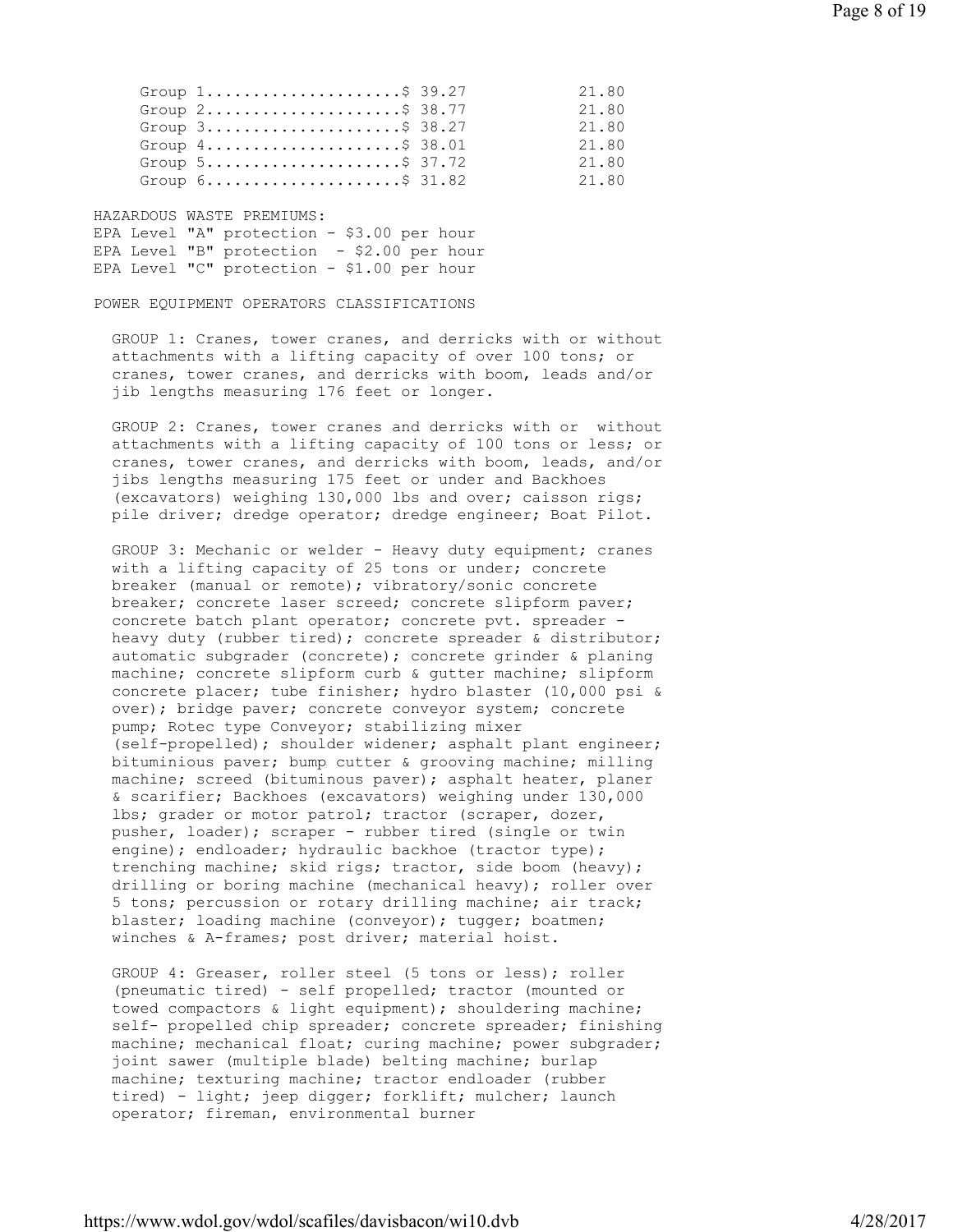GROUP 5: Air compressor; power pack; vibrator hammer and extractor; heavy equipment, leadman; tank car heaters; stump chipper; curb machine operator; Concrete proportioning plants; generators; mudjack operator; rock breaker; crusher or screening plant; screed (milling machine); automatic belt conveyor and surge bin; pug mill operator; Oiler, pump (over 3 inches); Drilling Machine Tender.

GROUP 6: Off-road material hauler with or without ejector.

---------------------------------------------------------------- IRON0008-002 06/01/2016

BROWN, CALUMET, DOOR, FOND DU LAC, KEWAUNEE, MANITOWOC, MARINETTE, OCONTO, OUTAGAMI, SHAWANO, SHEBOYGAN, AND WINNEBAGO COUNTIES:

Rates Fringes

IRONWORKER..........................\$ 30.86 25.42

 Paid Holidays: New Year's Day, Memorial Day, July 4th, Labor Day, Thanksgiving Day & Christmas Day.

----------------------------------------------------------------

IRON0008-003 06/01/2016

KENOSHA, MILWAUKEE, OZAUKEE, RACINE, WALWORTH (N.E. 2/3), WASHINGTON, AND WAUKESHA COUNTIES

|                        | Rates | Fringes |
|------------------------|-------|---------|
| $IRONWORKER.$ \$ 33.15 |       | 25.42   |
|                        |       |         |

 Paid Holidays: New Year's Day, Memorial Day, July 4th, Labor Day, Thanksgiving Day & Christmas Day.

---------------------------------------------------------------- IRON0383-001 06/01/2015

ADAMS, COLUMBIA, CRAWFORD, DANE, DODGE, FLORENCE, FOREST, GRANT, GREENE, (Excluding S.E. tip), GREEN LAKE, IOWA, JEFFERSON, JUNEAU, LA CROSSE, LAFAYETTE, LANGLADE, MARATHON, MARQUETTE, MENOMINEE, MONROE, PORTAGE, RICHLAND, ROCK (Northern area, vicinity of Edgerton and Milton), SAUK, VERNON, WAUPACA, WAUSHARA, AND WOOD COUNTIES

 Rates Fringes IRONWORKER.......................\$ 32.85 21.84 ---------------------------------------------------------------- IRON0498-005 06/01/2016

GREEN (S.E. 1/3), ROCK (South of Edgerton and Milton), and WALWORTH (S.W. 1/3) COUNTIES: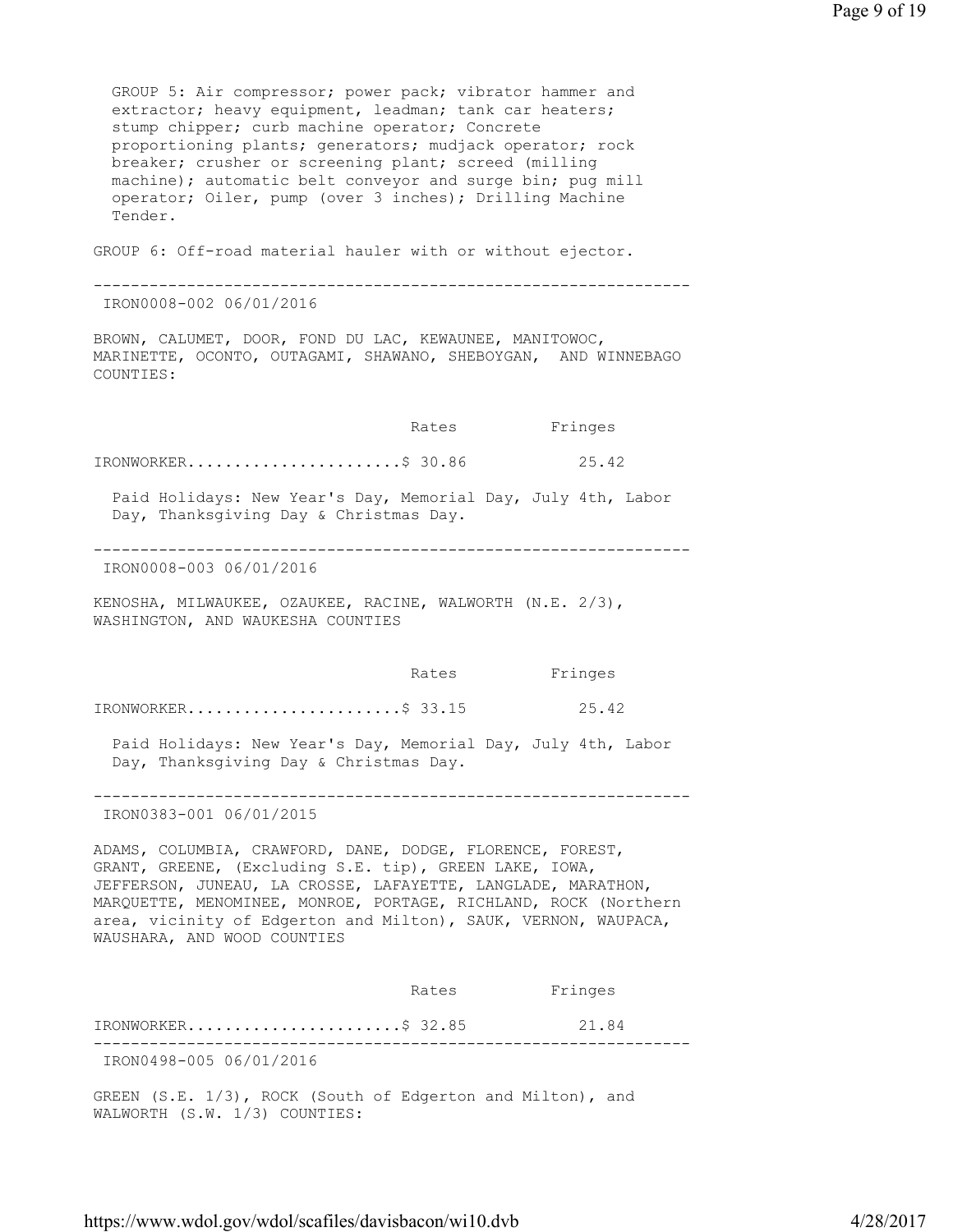|                                                                                                                                                                                                                                                                                                                                                                                   | Rates | Fringes                                            |
|-----------------------------------------------------------------------------------------------------------------------------------------------------------------------------------------------------------------------------------------------------------------------------------------------------------------------------------------------------------------------------------|-------|----------------------------------------------------|
| $IRONWORKER$ \$ 36.29                                                                                                                                                                                                                                                                                                                                                             |       | 30.77                                              |
| IRON0512-008 05/01/2015                                                                                                                                                                                                                                                                                                                                                           |       |                                                    |
| BARRON, BUFFALO, CHIPPEWA, CLARK, DUNN, EAU CLAIRE, JACKSON,<br>PEPIN, PIERCE, POLK, RUSK, ST CROIX, TAYLOR, AND TREMPEALEAU<br>COUNTIES                                                                                                                                                                                                                                          |       |                                                    |
|                                                                                                                                                                                                                                                                                                                                                                                   | Rates | Fringes                                            |
| $IRONWORKER.$ \$ 35.50                                                                                                                                                                                                                                                                                                                                                            |       | 23.45<br>. _ _ _ _ _ _ _ _ _ _ _ _ .               |
| IRON0512-021 05/01/2015                                                                                                                                                                                                                                                                                                                                                           |       |                                                    |
| ASHLAND, BAYFIELD, BURNETT, DOUGLAS, IRON, LINCOLN, ONEIDA,<br>PRICE, SAWYER, VILAS AND WASHBURN COUNTIES                                                                                                                                                                                                                                                                         |       |                                                    |
|                                                                                                                                                                                                                                                                                                                                                                                   | Rates | Fringes                                            |
| IRONWORKER\$ 31.04                                                                                                                                                                                                                                                                                                                                                                |       | 23.45                                              |
| LAB00113-002 06/01/2016                                                                                                                                                                                                                                                                                                                                                           |       |                                                    |
| MILWAUKEE AND WAUKESHA COUNTIES                                                                                                                                                                                                                                                                                                                                                   |       |                                                    |
|                                                                                                                                                                                                                                                                                                                                                                                   | Rates | Fringes                                            |
| LABORER<br>Group $1$ \$ 27.51<br>Group $2$ \$ 27.66<br>Group 3\$ 27.86<br>Group $4 \ldots \ldots \ldots \ldots \ldots \ldots$ . \$ 28.01<br>Group $5 \ldots \ldots \ldots \ldots \ldots \ldots$ . \$ 28.16<br>Group 6\$ 24.00<br>LABORERS CLASSIFICATIONS                                                                                                                         |       | 20.35<br>20.35<br>20.35<br>20.35<br>20.35<br>20.35 |
| GROUP 1: General Laborer; Tree Trimmer; Conduit Layer;<br>Demolition and Wrecking Laborer; Guard Rail, Fence, and<br>Bridge Builder; Landscaper; Multiplate Culvert Assembler;<br>Stone Handler; Bituminous Worker (Shoveler, Loader, and<br>Utility Man); Batch Truck Dumper or Cement Handler;<br>Bituminous Worker (Dumper, Ironer, Smoother, and Tamper);<br>Concrete Handler |       |                                                    |
| GROUP 2: Air Tool Operator; Joint Sawer and Filler<br>(Pavement); Vibrator or Tamper Operator (Mechanical Hand<br>Operated); Chain Saw Operator; Demolition Burning Torch<br>Laborer                                                                                                                                                                                              |       |                                                    |
| GROUP 3: Bituminous Worker (Raker and Luteman); Formsetter<br>(Curb, Sidewalk, and Pavement); Strike Off Man                                                                                                                                                                                                                                                                      |       |                                                    |
|                                                                                                                                                                                                                                                                                                                                                                                   |       |                                                    |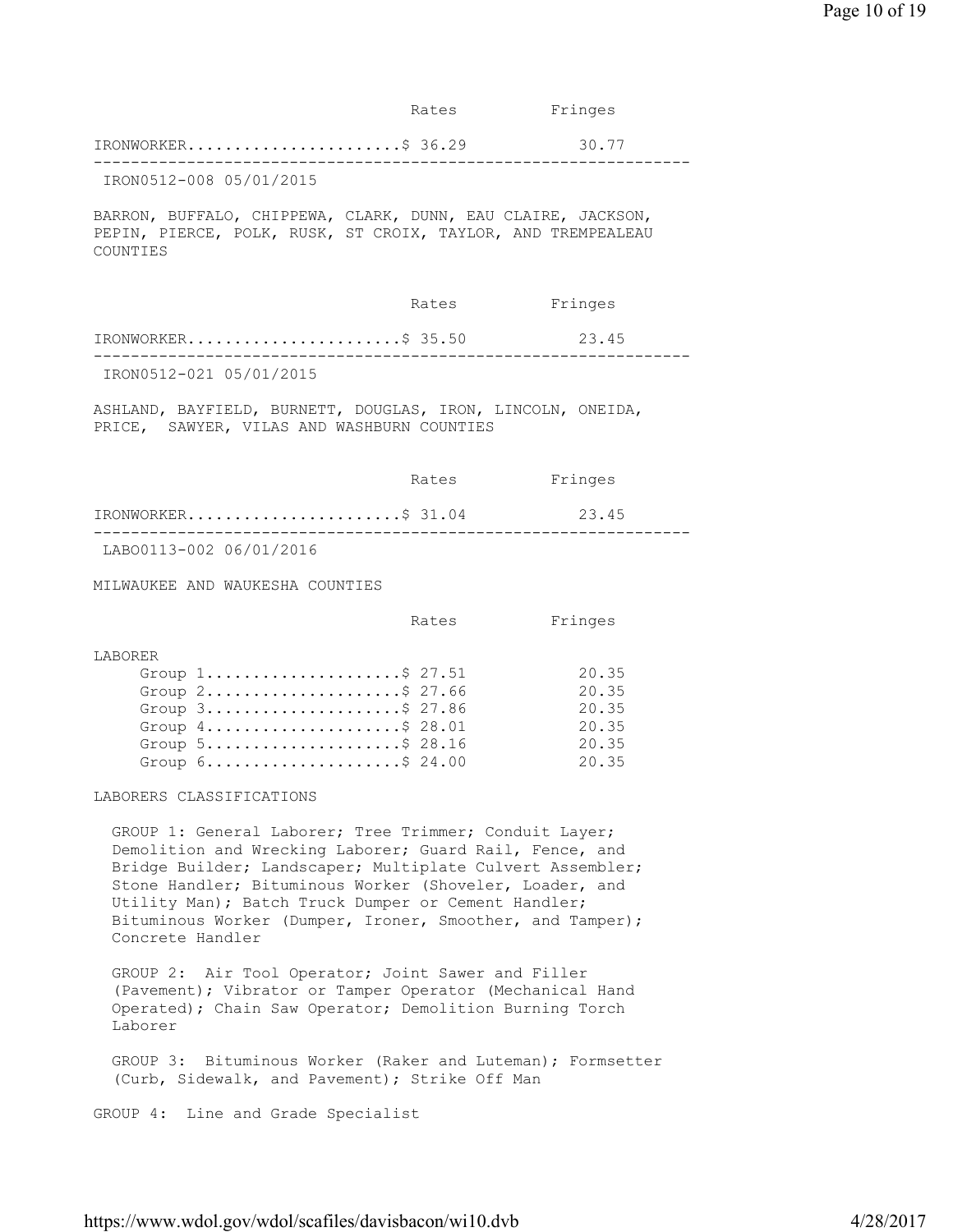GROUP 5: Blaster and Powderman

GROUP 6: Flagperson; traffic control person

----------------------------------------------------------------

LABO0113-003 06/01/2016

OZAUKEE AND WASHINGTON COUNTIES

Rates Fringes

| Group $1, \ldots, \ldots, \ldots, \ldots, \$ 26.76             | 20.35 |
|----------------------------------------------------------------|-------|
| Group $2 \ldots \ldots \ldots \ldots \ldots \ldots$ . \$ 26.86 | 20.35 |
| Group $3$ $26.91$                                              | 20.35 |
| Group $4 \ldots \ldots \ldots \ldots \ldots \ldots$ . \$ 27.11 | 20.35 |
| Group $5 \ldots \ldots \ldots \ldots \ldots \ldots$ . \$ 26.96 | 20.35 |
| Group $6 \ldots \ldots \ldots \ldots \ldots \ldots$ . \$ 23.85 | 20.35 |

## LABORERS CLASSIFICATIONS

 GROUP 1: General Laborer; Tree Trimmer; Conduit Layer; Demolition and Wrecking Laborer; Guard Rail, Fence, and Bridge Builder; Landscaper; Multiplate Culvert Assembler; Stone Handler; Bituminous Worker (Shoveler, Loader, and Utility Man); Batch Truck Dumper or Cement Handler; Bituminous Worker (Dumper, Ironer, Smoother, and Tamper); Concrete Handler

 GROUP 2: Air Tool Operator; Joint Sawer and Filler (Pavement); Vibrator or Tamper Operator (Mechanical Hand Operated);

 GROUP 3: Bituminous Worker (Raker and Luteman); Formsetter (Curb, Sidewalk, and Pavement); Strike Off Man

GROUP 4: Line and Grade Specialist

GROUP 5: Blaster; powderman

GROUP 6: Flagperson and Traffic Control Person

----------------------------------------------------------------

LABO0113-011 06/01/2016

KENOSHA AND RACINE COUNTIES

 Rates Fringes LABORER Group 1........................\$ 26.57 20.35 Group 2.......................\$ 26.72 20.35<br>Group 3......................\$ 26.92 20.35 Group 3........................\$ 26.92 20.35<br>Group 4......................\$ 26.89 20.35 Group 4.....................\$ 26.89 Group 5........................\$ 27.22 20.35 Group 6.......................\$ 23.71 20.35

LABORERS CLASSIFICATIONS:

GROUP 1: General laborer; Tree Trimmer; Conduit Layer;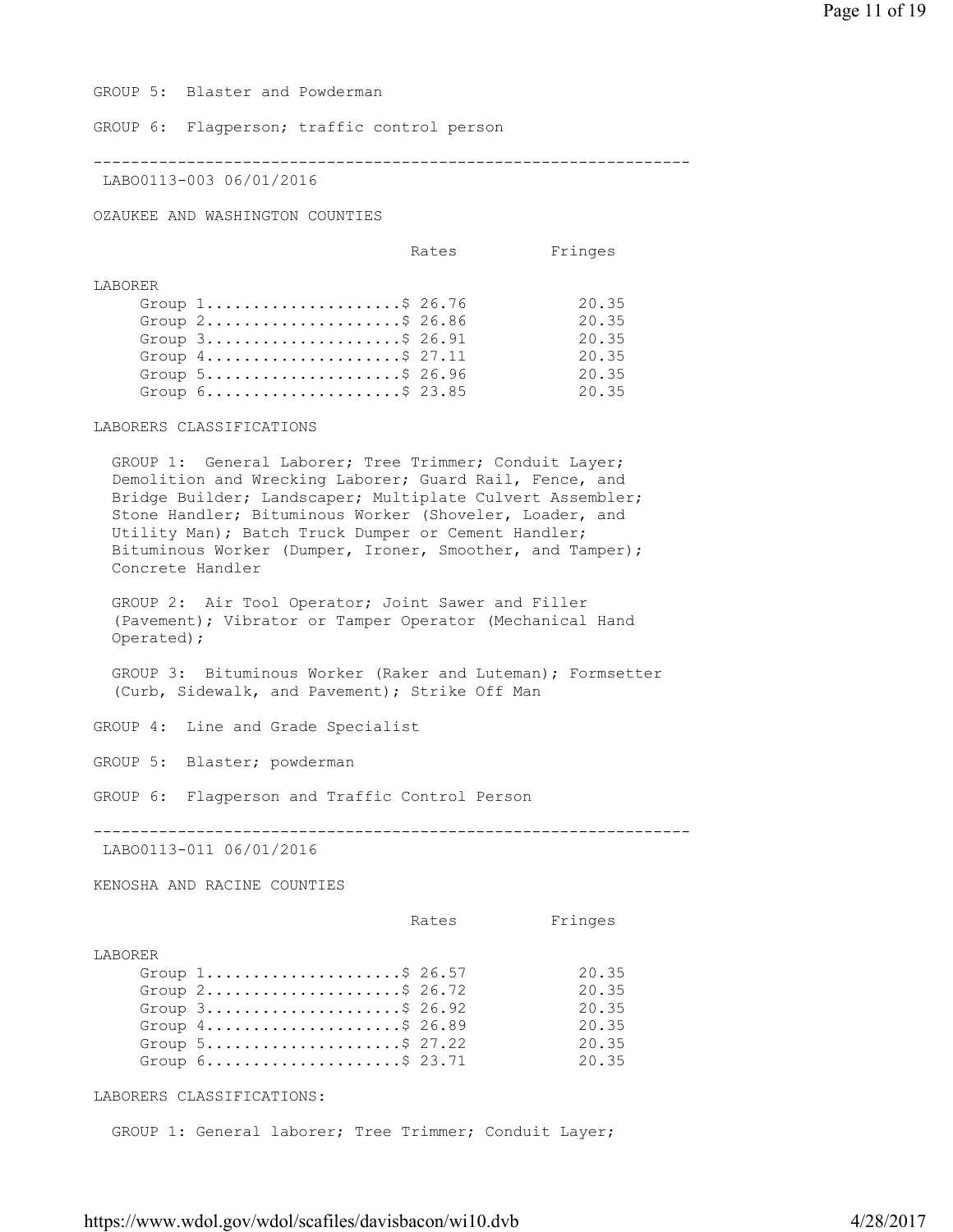Demolition and Wrecking Laborer; Guard Rail, Fence, and Bridge Builder; Landscaper; Multiplate Culvert Assembler; Stone Handler; Bituminous Worker (Shoveler, Loader, and Utility Man); Batch Truck Dumper or Cement Handler; Bituminous worker (Dumper, Ironer, Smoother, and Tamper); Concrete Handler

 GROUP 2: Air Tool Operator; Joint Sawer and Filler (Pavement); Vibrator or Tamper Operator (Mechanical Hand Operated); Chain Saw Operator; Demolition Burning Torch Laborer

 GROUP 3: Bituminous Worker (Raker and Luteman); Formsetter (Curb, Sidewalk, and Pavement); Strike Off Man

GROUP 4: Line and Grade Specialist

GROUP 5: Blaster and Powderman

GROUP 6: Flagman; traffic control person

---------------------------------------------------------------- LABO0140-002 06/01/2016

ADAMS, ASHLAND, BARRON, BAYFIELD, BROWN, BUFFALO, BURNETT, CALUMET, CHIPPEWA, CLARK, COLUMBIA, CRAWFORD, DODGE, DOOR, DOUGLAS, DUNN, EAU CLAIRE, FLORENCE, FOND DU LAC, FOREST, GRANT, GREEN, GREEN LAKE, IRON, JACKSON, JUNEAU, IOWA, JEFFERSON, KEWAUNEE, LA CROSSE, LAFAYETTE, LANGLADE, LINCOLN, MANITOWOC, MARATHON, MARINETTE, MARQUETTE, MENOMINEE, MONROE, OCONTO, ONEIDA, OUTAGAMIE, PEPIN, PIERCE, POLK, PORTAGE, PRICE, RICHLAND, ROCK, RUSK, SAUK, SAWYER, SHAWANO, SHEBOYGAN, ST. CROIX, TAYLOR, TREMPEALEAU, VERNON, VILLAS, WALWORTH, WASHBURN, WAUPACA, WAUSHARA, WINNEBAGO, AND WOOD COUNTIES

|         |                                                                | Rates | Fringes |
|---------|----------------------------------------------------------------|-------|---------|
|         |                                                                |       |         |
| LABORER |                                                                |       |         |
|         | Group $1, \ldots, \ldots, \ldots, \$ 30.67                     |       | 16.55   |
|         | Group $2$ \$ 30.77                                             |       | 16.55   |
|         | Group $3$ \$ 30.82                                             |       | 16.55   |
|         | Group $4 \ldots \ldots \ldots \ldots \ldots \ldots$ . \$31.02  |       | 16.55   |
|         | Group 5\$ 30.87                                                |       | 16.55   |
|         | Group $6 \ldots \ldots \ldots \ldots \ldots \ldots$ . \$ 27.30 |       | 16.55   |

#### LABORER CLASSIFICATIONS

 GROUP 1: General Laborer; Tree Trimmer; Conduit Layer; Demolition and Wrecking Laborer; Guard Rail, Fence, and Bridge Builder; Landscaper; Multiplate Culvert Assembler; Stone Handler; Bitminous Worker (Shoveler, Loader, and Utility Man); Batch Truck Dumper or Cement Handler; Bituminous Worker (Dumper, Ironer, Smoother and Tamper); Concrete Handler

 GROUP 2: Air Tool Operator; Joint Sawer and Filler (Pavement); Vibrator or Tamper Operator (Mechanical Hand Operated); Chain Saw Operator, Demolition Burning Torch Laborer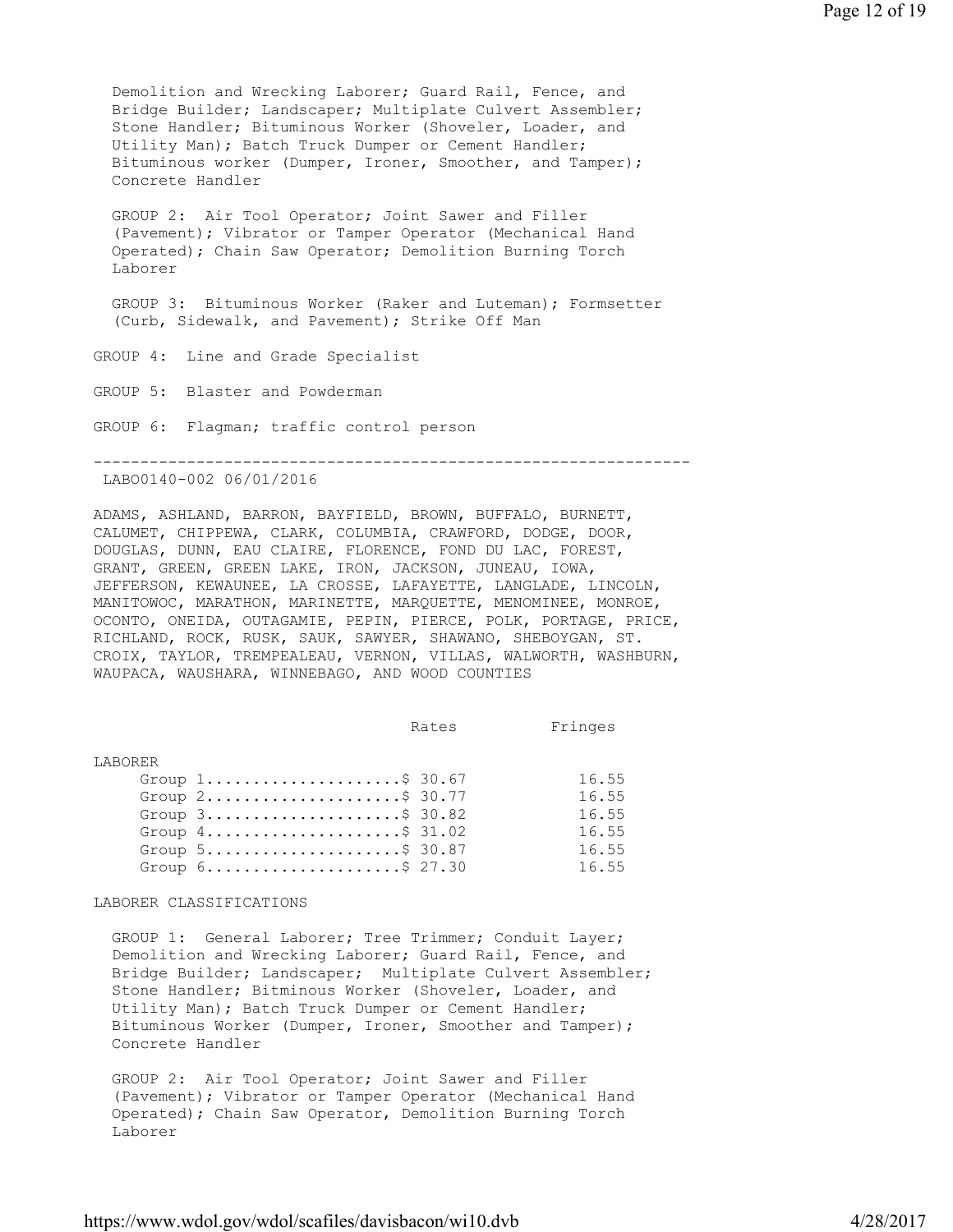GROUP 3: Bituminous Worker (Raker and Luteman); Formsetter (Curb, Sidewalk and Pavement); Strike Off Man

GROUP 4: Line and Grade Secialist

GROUP 5: Blaster; powderman

GROUP 6: Flagperson; Traffic Control

----------------------------------------------------------------

LABO0464-003 06/01/2016

DANE COUNTY

Rates Fringes

#### LABORER

| Group $1, \ldots, \ldots, \ldots, \ldots, \$ 30.95                 | 16.41 |
|--------------------------------------------------------------------|-------|
| Group $2 \ldots \ldots \ldots \ldots \ldots \ldots$ . \$ 31.05     | 16.41 |
| Group $3 \ldots \ldots \ldots \ldots \ldots \ldots$ . \$ 31.10     | 16.41 |
| Group $4 \ldots \ldots \ldots \ldots \ldots \ldots$ . \$ 31.30     | 16.41 |
| Group $5 \ldots \ldots \ldots \ldots \ldots \ldots \text{.} 31.15$ | 16.41 |
| Group $6 \ldots \ldots \ldots \ldots \ldots \ldots$ . \$ 27.30     | 16.41 |

#### LABORERS CLASSIFICATIONS:

 GROUP 1: General Laborer; Tree Trimmer; Conduit Layer; Demolition and Wrecking Laborer; Guard Rail, Fence, and Bridge Builder; Landscaper; Multiplate Culvert Assembler; Stone Handler; Bituminous Worker (Shoveler, Loader, and Utility Man); Batch Truck Dumper or Cement Handler; Bituminious Worker (Dumper, Ironer, Smoother, and Tamper); Concrete Handler

 GROUP 2: Air Tool Operator; Joint Sawer and Filler (Pavement); Vibrator or Tamper Operator (Mechanical Hand Operated); Chain Saw Operator; Demolition Burning Torch Laborer

 GROUP 3: Bituminous Worker (Raker and Luteman); Formsetter (Curb, Sidewalk, and Pavement); Strike Off Man

GROUP 4: Line and Grade Specialist

GROUP 5: Blaster; Powderman

GROUP 6: Flagperson and Traffic Control Person

----------------------------------------------------------------

PAIN0106-008 05/02/2016

ASHLAND, BAYFIELD, BURNETT, AND DOUGLAS COUNTIES

Rates Fringes

| Painters: |                                 |       |
|-----------|---------------------------------|-------|
| New:      |                                 |       |
|           | Brush, Roller\$ 29.86           | 16.35 |
|           | Spray, Sandblast, Steel\$ 30.46 | 16.35 |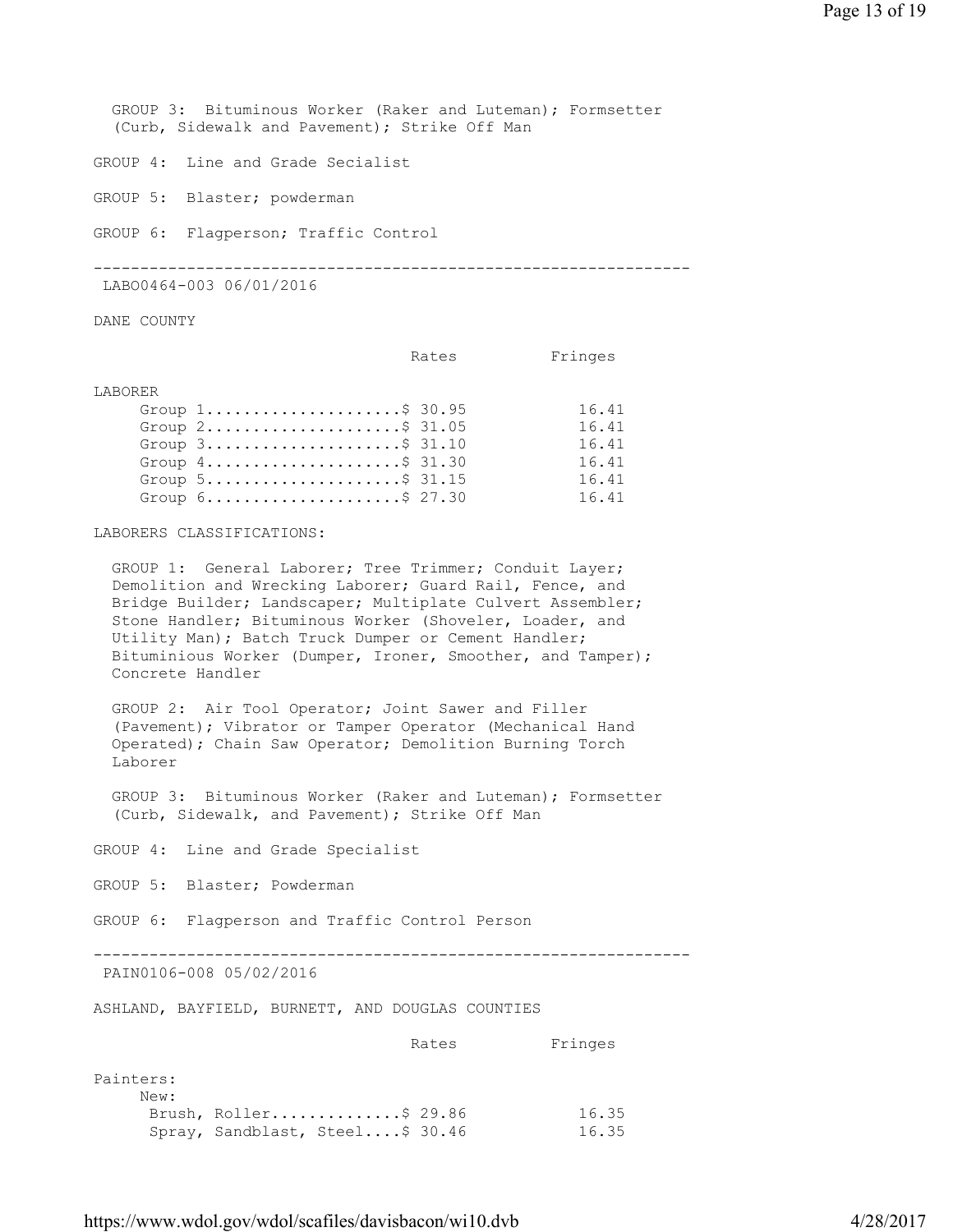| Repaint:<br>Brush, Roller\$ 28.36<br>Spray, Sandblast, Steel\$ 28.96                                       |       | 16.35<br>16.35          |
|------------------------------------------------------------------------------------------------------------|-------|-------------------------|
| PAIN0108-002 06/01/2016                                                                                    |       |                         |
| RACINE COUNTY                                                                                              |       |                         |
|                                                                                                            |       | Rates Fringes           |
| Painters:<br>Brush, Roller\$ 32.74<br>Spray & Sandblast\$ 33.74                                            |       | 18.70<br>18.70          |
| PAIN0259-002 05/01/2008                                                                                    |       |                         |
| BARRON, CHIPPEWA, DUNN, EAU CLAIRE, PEPIN, PIERCE, POLK, RUSK,<br>SAWYER, ST. CROIX, AND WASHBURN COUNTIES |       |                         |
|                                                                                                            |       | Rates Fringes           |
| PAINTER\$ 24.11                                                                                            |       | 12.15                   |
| PAIN0259-004 05/01/2015                                                                                    |       |                         |
| BUFFALO, CRAWFORD, JACKSON, LA CROSSE, MONROE, TREMPEALEAU, AND<br>VERNON COUNTIES                         |       |                         |
|                                                                                                            |       | Rates Fringes           |
| PAINTER\$ 22.03                                                                                            |       | 12.45                   |
| PAIN0781-002 06/01/2016                                                                                    |       |                         |
| JEFFERSON, MILWAUKEE, OZAUKEE, WASHINGTON, AND WAUKESHA COUNTIES                                           |       |                         |
|                                                                                                            | Rates | Fringes                 |
| Painters:<br>Bridge\$ 30.42<br>Brush\$ 30.07<br>Spray & Sandblast\$ 30.82                                  |       | 22.19<br>22.19<br>22.19 |
| ---------<br>PAIN0802-002 06/01/2016                                                                       |       |                         |
| COLUMBIA, DANE, DODGE, GRANT, GREEN, IOWA, LAFAYETTE, RICHLAND,<br>ROCK, AND SAUK COUNTIES                 |       |                         |
|                                                                                                            | Rates | Fringes                 |
| PAINTER<br>Brush\$ 27.50                                                                                   |       | 17.72                   |
| PREMIUM PAY:<br>Structural Steel, Spray, Bridges = \$1.00 additional per<br>hour.                          |       |                         |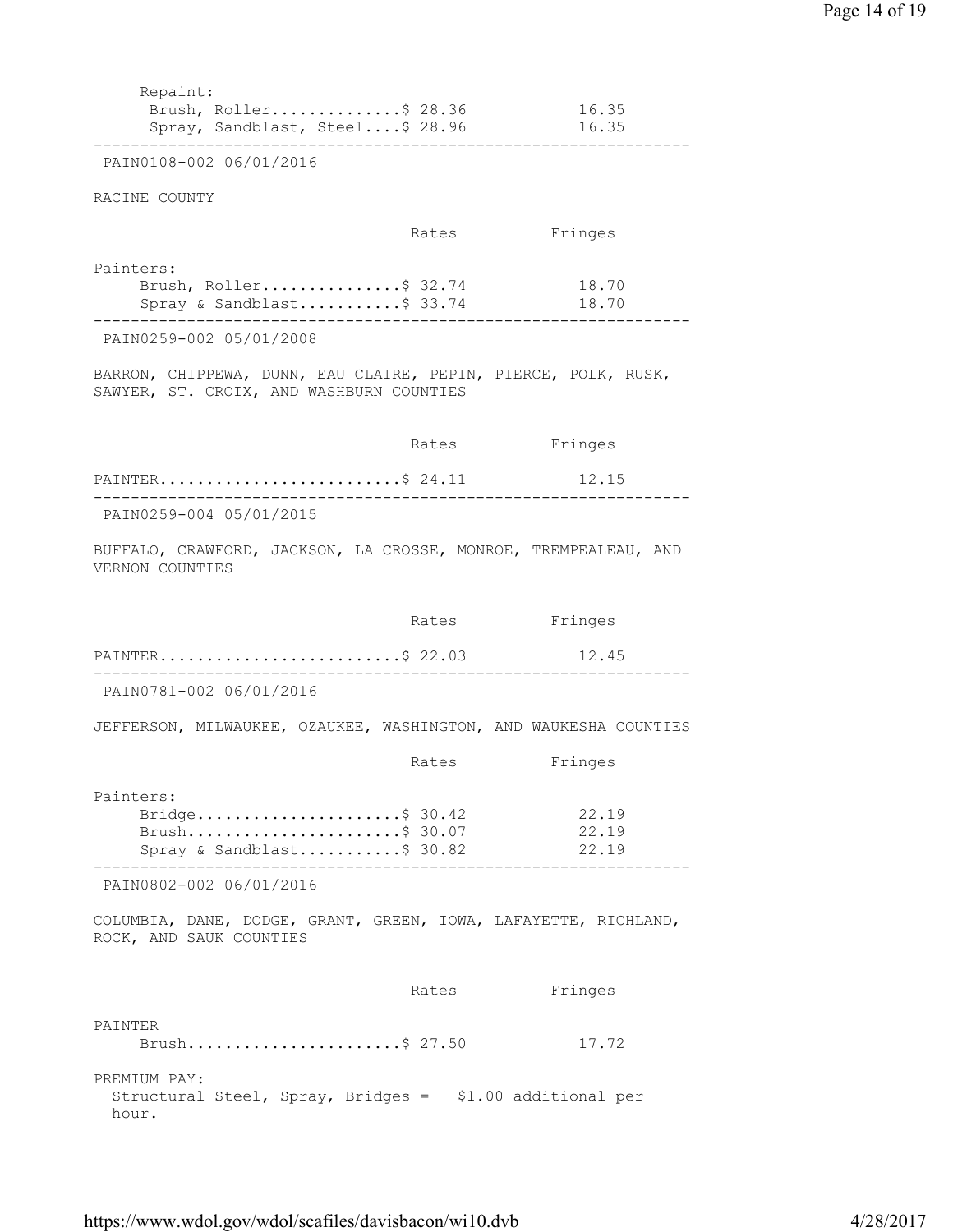Page 15 of 19

| WAUSHARA, WAUPACA, WINNEBAGO, AND WOOD COUNTIES                                                                | ADAMS, BROWN, CALUMET, CLARK, DOOR, FOND DU LAC, FOREST, GREEN<br>LAKE, IRON, JUNEAU, KEWAUNEE, LANGLADE, LINCOLN, MANITOWOC,<br>MARATHON, MARINETTE, MARQUETTE, MENOMINEE, OCONTO, ONEIDA,<br>OUTAGAMIE, PORTAGE, PRICE, SHAWANO, SHEBOYGAN, TAYLOR, VILAS,                                                |
|----------------------------------------------------------------------------------------------------------------|-------------------------------------------------------------------------------------------------------------------------------------------------------------------------------------------------------------------------------------------------------------------------------------------------------------|
| Rates                                                                                                          | Fringes                                                                                                                                                                                                                                                                                                     |
| PAINTER\$ 24.39                                                                                                | 11.72                                                                                                                                                                                                                                                                                                       |
|                                                                                                                |                                                                                                                                                                                                                                                                                                             |
|                                                                                                                |                                                                                                                                                                                                                                                                                                             |
| Rates                                                                                                          | Fringes                                                                                                                                                                                                                                                                                                     |
| Brush\$ 32.74<br>$Spray$ \$ 33.74<br>Structural Steel\$ 32.89                                                  | 18.70<br>18.70<br>18.70                                                                                                                                                                                                                                                                                     |
|                                                                                                                |                                                                                                                                                                                                                                                                                                             |
|                                                                                                                |                                                                                                                                                                                                                                                                                                             |
| Rates                                                                                                          | Fringes                                                                                                                                                                                                                                                                                                     |
| Painters:\$ 24.56                                                                                              | 11.93                                                                                                                                                                                                                                                                                                       |
|                                                                                                                |                                                                                                                                                                                                                                                                                                             |
| Rates                                                                                                          | Fringes                                                                                                                                                                                                                                                                                                     |
| Area 1\$ 39.46<br>Area 2 (BAC)\$ 35.07<br>Area 3\$ 35.61<br>Area 4\$ 34.70<br>Area 5\$ 36.27<br>Area 6\$ 32.02 | 17.17<br>19.75<br>19.40<br>20.51<br>18.73<br>22.99                                                                                                                                                                                                                                                          |
|                                                                                                                |                                                                                                                                                                                                                                                                                                             |
|                                                                                                                | AREA 1: BAYFIELD, DOUGLAS, PRICE, SAWYER, AND WASHBURN                                                                                                                                                                                                                                                      |
| LANGLADE, LINCOLN, MANITOWOC, MARATHON, MARINETTE,<br>MARQUETTE, MENOMINEE, OCONTO, ONEIDA, OUTAGAMIE, POLK,   | AREA 2: ADAMS, ASHLAND, BARRON, BROWN, BURNETT, CALUMET,<br>CHIPPEWA, CLARK, COLUMBIA, DODGE, DOOR, DUNN, FLORENCE,<br>FOND DU LAC, FOREST, GREEN LAKE, IRON, JEFFERSON, KEWAUNEE,<br>PORTAGE, RUSK, ST CROIX, SAUK, SHAWANO, SHEBOYGAN, TAYLOR,<br>VILAS, WALWORTH, WAUPACA, WAUSHARA, WINNEBAGO, AND WOOD |
|                                                                                                                |                                                                                                                                                                                                                                                                                                             |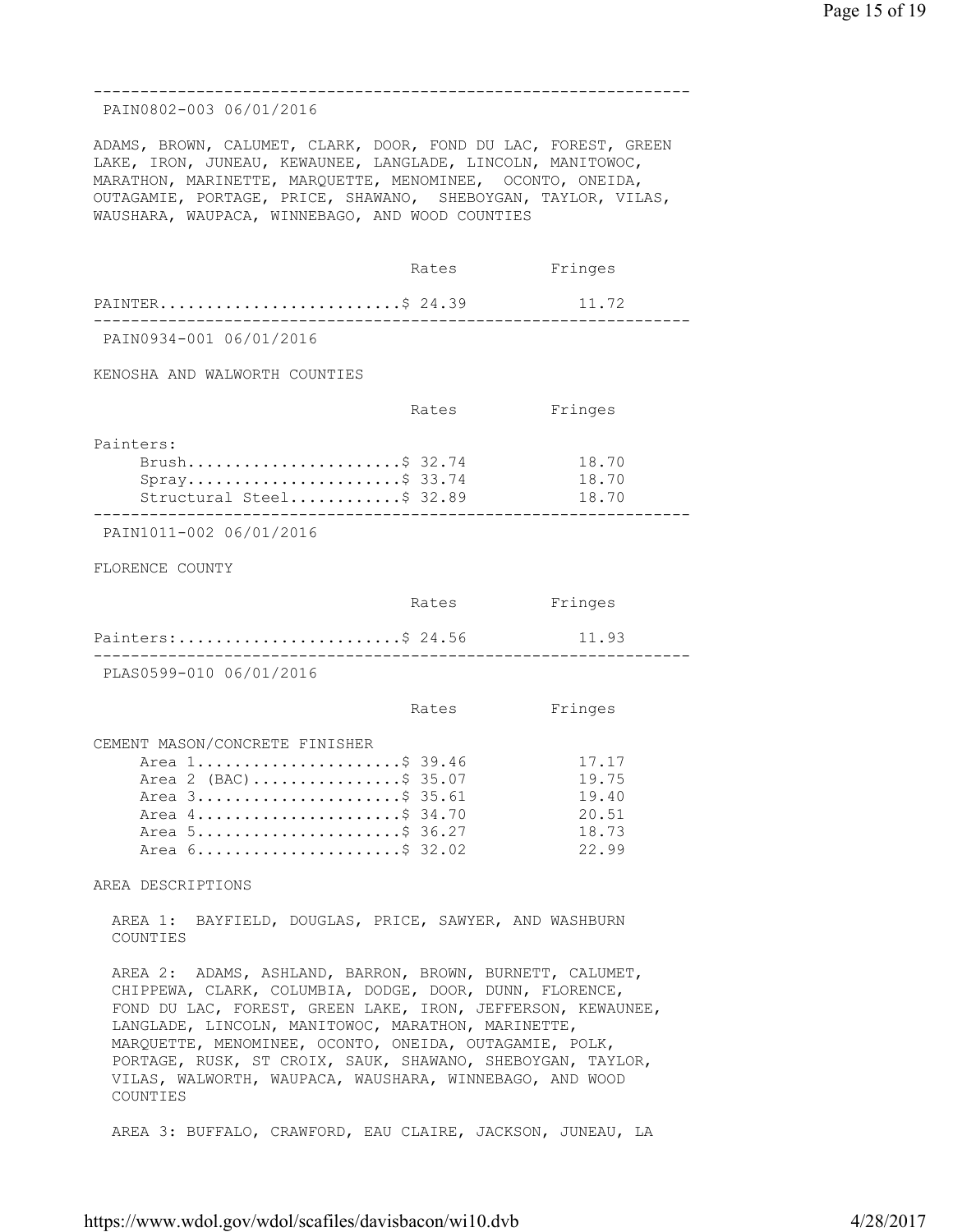| CROSSE MONROE, PEPIN, PIERCE, RICHLAND, TREMPEALEAU, AND<br>VERNON COUNTIES                                                                                                                                                                                                               |       |         |       |  |
|-------------------------------------------------------------------------------------------------------------------------------------------------------------------------------------------------------------------------------------------------------------------------------------------|-------|---------|-------|--|
| AREA 4: MILWAUKEE, OZAUKEE, WASHINGTON, AND WAUKESHA COUNTIES                                                                                                                                                                                                                             |       |         |       |  |
| AREA 5: DANE, GRANT, GREEN, IOWA, LAFAYETTE, AND ROCK<br>COUNTIES                                                                                                                                                                                                                         |       |         |       |  |
| AREA 6: KENOSHA AND RACINE COUNTIES                                                                                                                                                                                                                                                       |       |         |       |  |
| TEAM0039-001 06/01/2016                                                                                                                                                                                                                                                                   |       |         |       |  |
|                                                                                                                                                                                                                                                                                           | Rates | Fringes |       |  |
| TRUCK DRIVER                                                                                                                                                                                                                                                                              |       |         |       |  |
| 1 & 2 Axles\$ 26.63<br>3 or more Axles; Euclids<br>Dumptor & Articulated,                                                                                                                                                                                                                 |       | 19.85   |       |  |
| Truck Mechanic\$ 26.78                                                                                                                                                                                                                                                                    |       |         | 19.85 |  |
| WELL DRILLER\$ 16.52                                                                                                                                                                                                                                                                      |       |         | 3.70  |  |
| WELDERS - Receive rate prescribed for craft performing<br>$\sim$ . The state of the state of the state of the state of the state of the state of the state of the state of the state of the state of the state of the state of the state of the state of the state of the state of the st |       |         |       |  |

operation to which welding is incidental.

================================================================

Note: Executive Order (EO) 13706, Establishing Paid Sick Leave for Federal Contractors applies to all contracts subject to the Davis-Bacon Act for which the contract is awarded (and any solicitation was issued) on or after January 1, 2017. If this contract is covered by the EO, the contractor must provide employees with 1 hour of paid sick leave for every 30 hours they work, up to 56 hours of paid sick leave each year. Employees must be permitted to use paid sick leave for their own illness, injury or other health-related needs, including preventive care; to assist a family member (or person who is like family to the employee) who is ill, injured, or has other health-related needs, including preventive care; or for reasons resulting from, or to assist a family member (or person who is like family to the employee) who is a victim of, domestic violence, sexual assault, or stalking. Additional information on contractor requirements and worker protections under the EO is available at www.dol.gov/whd/govcontracts.

Unlisted classifications needed for work not included within the scope of the classifications listed may be added after award only as provided in the labor standards contract clauses (29CFR 5.5 (a) (1) (ii)).

----------------------------------------------------------------

The body of each wage determination lists the classification and wage rates that have been found to be prevailing for the cited type(s) of construction in the area covered by the wage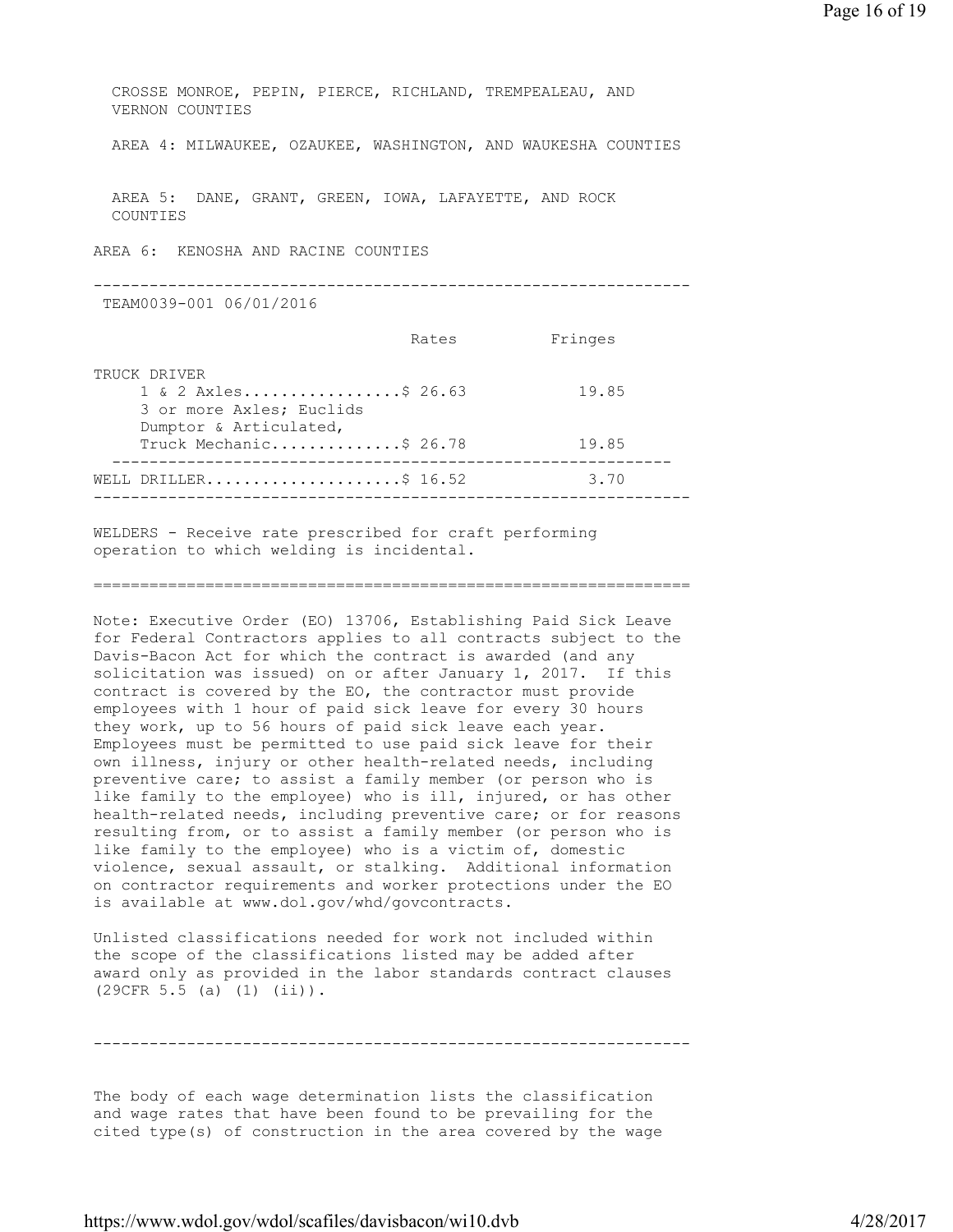determination. The classifications are listed in alphabetical order of "identifiers" that indicate whether the particular rate is a union rate (current union negotiated rate for local), a survey rate (weighted average rate) or a union average rate (weighted union average rate).

## Union Rate Identifiers

A four letter classification abbreviation identifier enclosed in dotted lines beginning with characters other than "SU" or "UAVG" denotes that the union classification and rate were prevailing for that classification in the survey. Example: PLUM0198-005 07/01/2014. PLUM is an abbreviation identifier of the union which prevailed in the survey for this classification, which in this example would be Plumbers. 0198 indicates the local union number or district council number where applicable, i.e., Plumbers Local 0198. The next number, 005 in the example, is an internal number used in processing the wage determination. 07/01/2014 is the effective date of the most current negotiated rate, which in this example is July 1, 2014.

Union prevailing wage rates are updated to reflect all rate changes in the collective bargaining agreement (CBA) governing this classification and rate.

Survey Rate Identifiers

Classifications listed under the "SU" identifier indicate that no one rate prevailed for this classification in the survey and the published rate is derived by computing a weighted average rate based on all the rates reported in the survey for that classification. As this weighted average rate includes all rates reported in the survey, it may include both union and non-union rates. Example: SULA2012-007 5/13/2014. SU indicates the rates are survey rates based on a weighted average calculation of rates and are not majority rates. LA indicates the State of Louisiana. 2012 is the year of survey on which these classifications and rates are based. The next number, 007 in the example, is an internal number used in producing the wage determination. 5/13/2014 indicates the survey completion date for the classifications and rates under that identifier.

Survey wage rates are not updated and remain in effect until a new survey is conducted.

Union Average Rate Identifiers

Classification(s) listed under the UAVG identifier indicate that no single majority rate prevailed for those classifications; however, 100% of the data reported for the classifications was union data. EXAMPLE: UAVG-OH-0010 08/29/2014. UAVG indicates that the rate is a weighted union average rate. OH indicates the state. The next number, 0010 in the example, is an internal number used in producing the wage determination. 08/29/2014 indicates the survey completion date for the classifications and rates under that identifier.

A UAVG rate will be updated once a year, usually in January of each year, to reflect a weighted average of the current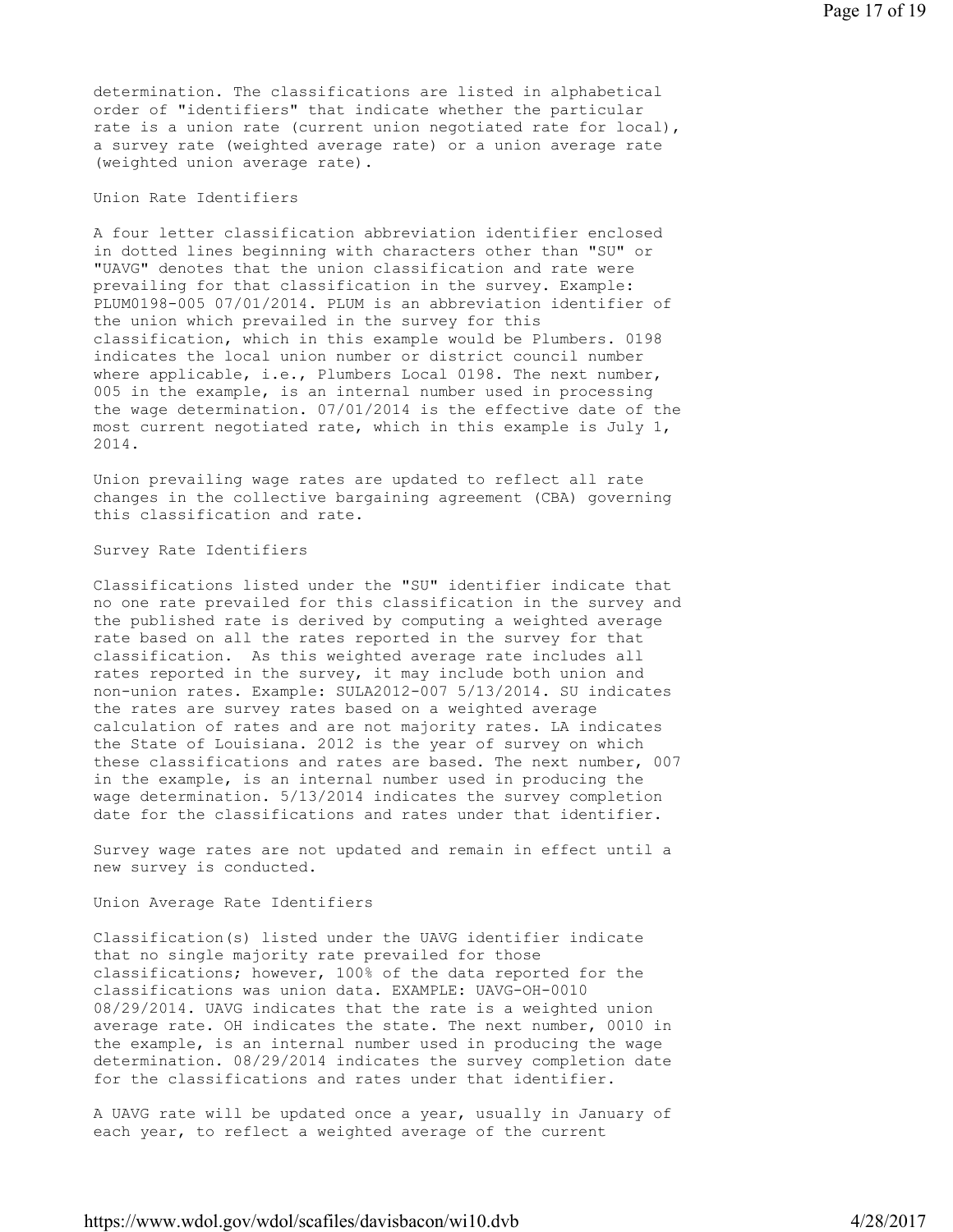negotiated/CBA rate of the union locals from which the rate is based.

----------------------------------------------------------------

## WAGE DETERMINATION APPEALS PROCESS

1.) Has there been an initial decision in the matter? This can be:

- \* an existing published wage determination
- \* a survey underlying a wage determination
- \* a Wage and Hour Division letter setting forth a position on a wage determination matter
- \* a conformance (additional classification and rate) ruling

On survey related matters, initial contact, including requests for summaries of surveys, should be with the Wage and Hour Regional Office for the area in which the survey was conducted because those Regional Offices have responsibility for the Davis-Bacon survey program. If the response from this initial contact is not satisfactory, then the process described in 2.) and 3.) should be followed.

With regard to any other matter not yet ripe for the formal process described here, initial contact should be with the Branch of Construction Wage Determinations. Write to:

> Branch of Construction Wage Determinations Wage and Hour Division U.S. Department of Labor 200 Constitution Avenue, N.W. Washington, DC 20210

2.) If the answer to the question in 1.) is yes, then an interested party (those affected by the action) can request review and reconsideration from the Wage and Hour Administrator (See 29 CFR Part 1.8 and 29 CFR Part 7). Write to:

> Wage and Hour Administrator U.S. Department of Labor 200 Constitution Avenue, N.W. Washington, DC 20210

The request should be accompanied by a full statement of the interested party's position and by any information (wage payment data, project description, area practice material, etc.) that the requestor considers relevant to the issue.

3.) If the decision of the Administrator is not favorable, an interested party may appeal directly to the Administrative Review Board (formerly the Wage Appeals Board). Write to:

> Administrative Review Board U.S. Department of Labor 200 Constitution Avenue, N.W. Washington, DC 20210